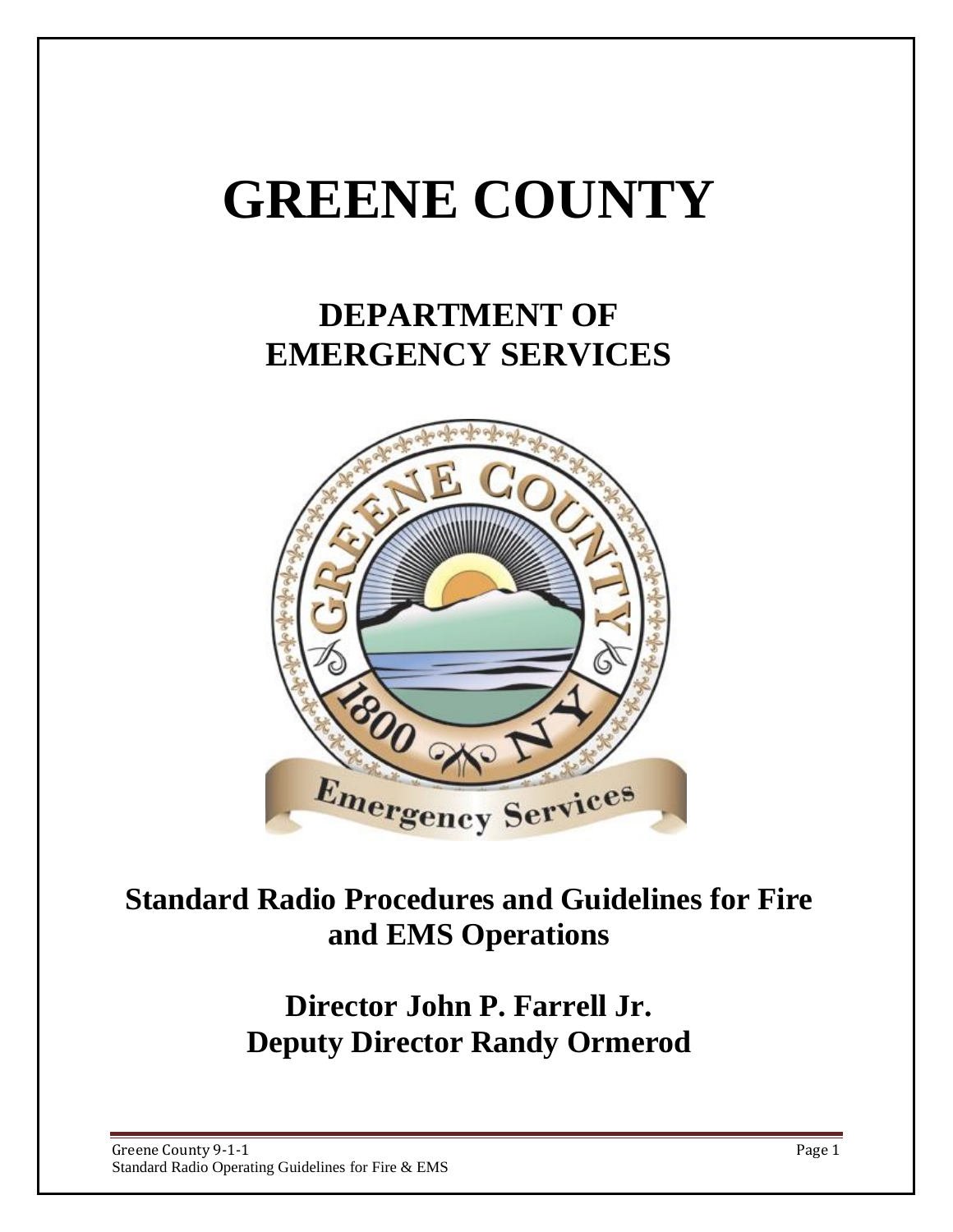#### **GENERAL FIRE & EMS RADIO GUIDELINES**

#### **Purpose:**

Our goal here at the Greene County 911 Operations Center will be to provide the most effective emergency communications possible to ensure rapid and convenient access to public safety for both the citizens of our communities and those passing through.

#### **Identification of the Center:**

On all fire and EMS radio channels/frequencies, Greene County 9-1-1 shall be identified as GREENE 911 by all fire and EMS Departments that we provide services to.

#### **Regulations:**

Greene County requires ALL Departments and Companies to utilize the Incident Command System (ICS). Using the ICS at all incidents will streamline communications and make the incident more manageable. The Incident Commander needs to operate the Command Post from a MOBILE radio.

The use of the 10 code will be prohibited and SHALL not be used.

#### **Greene County Fire Radios:**

This is a simplex radio system operating on the frequencies of 46.14 MHZ and 46.26 MHZ assigned by the FCC.

**46.14 MHZ** is the primary frequency used by the County base stations when transmitting to mobile units, other base stations, station house receivers, and home alert units. 46.14 MHZ (Channel 1) is the frequency used during normal operations.

**46.26 MHZ** is the secondary frequency used ONLY under the direction of an Emergency Operations Dispatcher on duty, the Greene County Emergency Services Director, Greene County Emergency Services Deputy Director, Greene County Deputy Fire Coordinators, or the Officer in charge of an incident may request the use of the frequency from dispatch. 46.26 MHZ (Channel 2) is the frequency used whenever 46.14 MHZ becomes overcrowded.

**46.30 MHZ** (Portables ONLY) may be used for fire ground operations.

#### **Radio Requirements:**

Efficient communication is essential in today's world. Of all the resources available, two-way radios are recognized as the most efficient system for keeping all units informed as to the exact conditions that exist on the scene of an incident. Preliminary reports and status updates make it possible for Officers to deploy their equipment most efficiently. Its value in the management of resources and operations has been well established.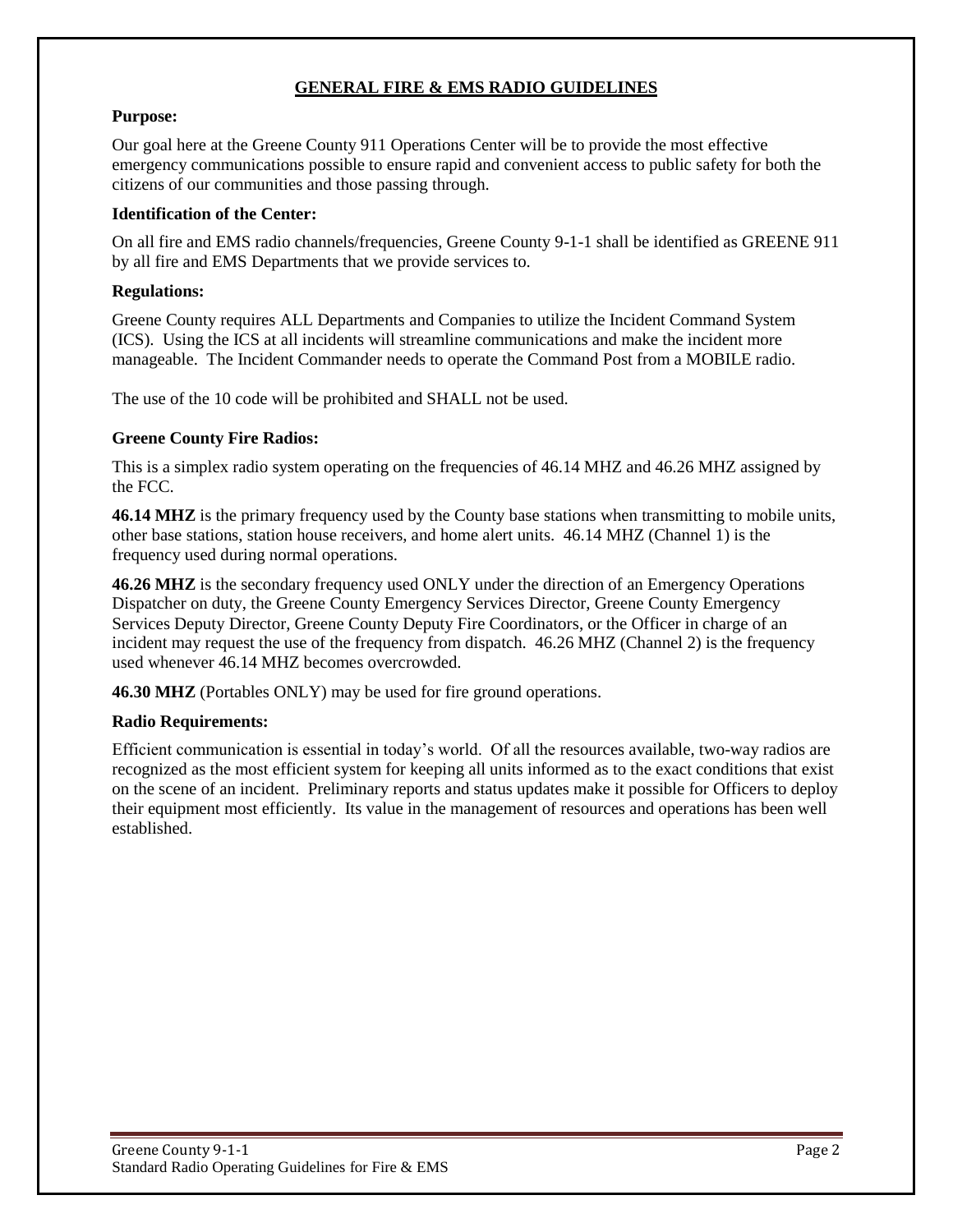Keep in mind;

- All radio communications must comply with the rules and regulations of the FCC (Federal Communications Commission)
- All conversations shall be brief as possible and all unnecessary repetition avoided.
- All radio conversations shall be business like without personal greeting or pleasantries.
- All transmissions shall be courteous but expressions of courtesy such as "thanks" and "please" shall be avoided. Indecent, obscene or profane language is strictly prohibited.
- Members shall use titles when identifying themselves, or addressing others. Avoid abbreviations such as "CAP", L.T., Lew…
- Departments WILL NOT use the 10 code at anytime.
- If an error has been made, simply say "correction" and re-word the message
- All messages should be acknowledged as quickly as possible. Messages should be acknowledged using the phrase "message received" or "received".
- All units should first call the dispatch center and await the dispatch centers reply. This ensures that the Dispatcher heard the unit calling and should reduce the amount of missed units calling enroute, on the scene or back in service.

#### **General Rules:**

- Listen before transmitting, verify the channel is clear
- Keep your message short, clear, and precise
- Think about what you want to say prior to using the radio
- Don't shout, keep your voice calm
- Hang up the microphone when complete
- Turn off pagers and/or portable radios when transmitting on a mobile radio.

#### **Department Frequencies:**

Departments are encouraged to use their own local frequencies when mutual aid is not anticipated.

#### **Greene County's Radio Frequency list:**

#### **FIRE**

| $\bullet$ 46.14 MHZ   | Channel 1                         | Dispatch                |
|-----------------------|-----------------------------------|-------------------------|
| $\bullet$ 46.26 MHZ   | Channel 2                         | Dispatch/fire ground    |
| • $46.30 \text{ MHz}$ | TBD by individual Fire Depts./Co. | Fire Police/fire ground |

#### **EMS (Emergency Medical Services)**

| $\bullet$ 155.895 MHZ Channel 1  | <b>DPL 331</b> | Dispatch ONLY |
|----------------------------------|----------------|---------------|
| $\bullet$ 151.4825 MHZ Channel 2 | DPL 331        | Tac. 1        |
| $\bullet$ 154.7925 MHZ Channel 3 | DPL 331        | Tac. $2$      |

#### **National VHF Inter-op Channels**

| • VCall 10 is $155.7525$                        | transmit 155.7525           | CSQ/PL 156.7         |
|-------------------------------------------------|-----------------------------|----------------------|
| • VTac 11 is $151.1375$                         | transmit 151.1375           | CSQ/PL 156.7         |
| • VTac12 is $154.4525$                          | transmit 154.4525           | CSQ/PL 156.7         |
| • VTac13 is $158.7375$                          | transmit 158.7375           | CSQ/PL 156.7         |
| $\sim$ $V_{\text{T}}$ $\sim$ 14 $\sim$ 150 4705 | $t_{\text{non}} = 150.4725$ | $C$ C $\cap$ DI 1567 |

VTac 14 is 159.4725 transmit 159.4725 CSQ/PL 156.7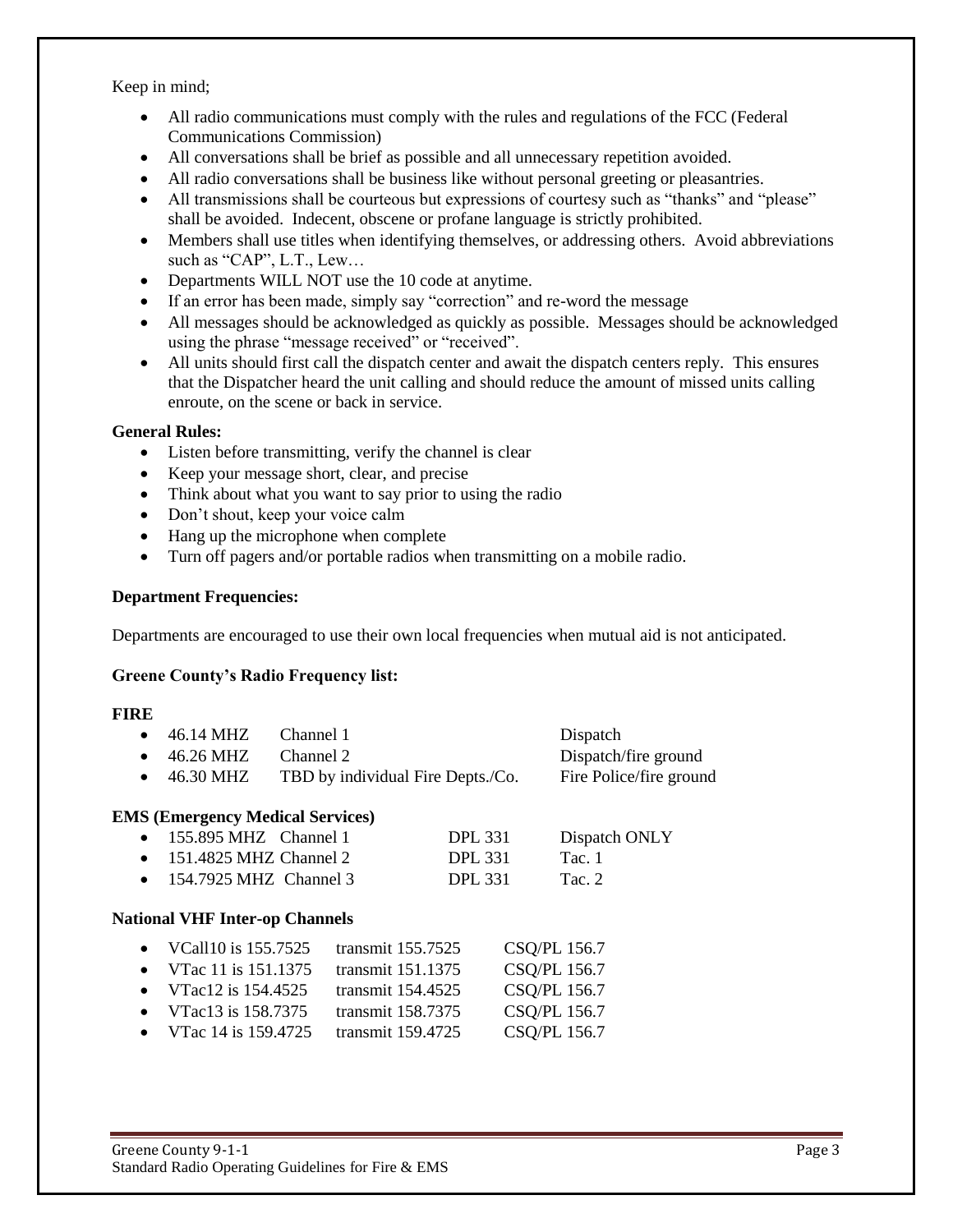#### **Department of Emergency Services**

- $-453.8125$
- $\bullet$  465.5250 (R.I.C.K repeater)
- $-453.2875$

All activities of Greene 911 are time sensitive. The time setting on ALL equipment is synchronized using Spectracom's GPS satellite based NetClock system. To avoid any confusion, all times are logged using 24-hour military time.

| $01:00=1:00$ am  | $13:00=1:00$ pm  |
|------------------|------------------|
| $02:00=2:00$ am  | $14:00=2:00$ pm  |
| $03:00=3:00$ am  | $15:00=3:00$ pm  |
| $04:00=4:00$ am  | $16:00=4:00$ pm  |
| $05:00=5:00$ am  | $17:00=5:00$ pm  |
| $06:00=6:00$ am  | $18:00=6:00$ pm  |
| $07:00=7:00$ am  | $19:00=7:00$ pm  |
| $08:00=8:00$ am  | $20:00=8:00$ pm  |
| 09:00=9:00 am    | $21:00=9:00$ pm  |
| $10:00=10:00$ am | 22:00=10:00 pm   |
| 11:00=11:00 am   | $23:00=11:00$ pm |
| $12:00=12:00$ pm | $00:00=12:00$ am |
|                  |                  |

#### **The Phonetic Alphabet:**

To avoid confusion or misunderstanding, the phonetic alphabet will be used by ALL Greene County Dispatchers.

| A-Adam    | N-Nancy   |
|-----------|-----------|
| B-Boy     | O-Ocean   |
| C-Charlie | P-Paul    |
| D-David   | Q-Queen   |
| E-Edward  | R-Robert  |
| F-Frank   | S-Sam     |
| G-George  | T-Tom     |
| H-Henry   | U-Union   |
| I-Ida     | V-Victor  |
| J-John    | W-William |
| K-King    | X-X-ray   |
| L-Lincoln | Y-Young   |
| M-Mary    | Z-Zebra   |
|           |           |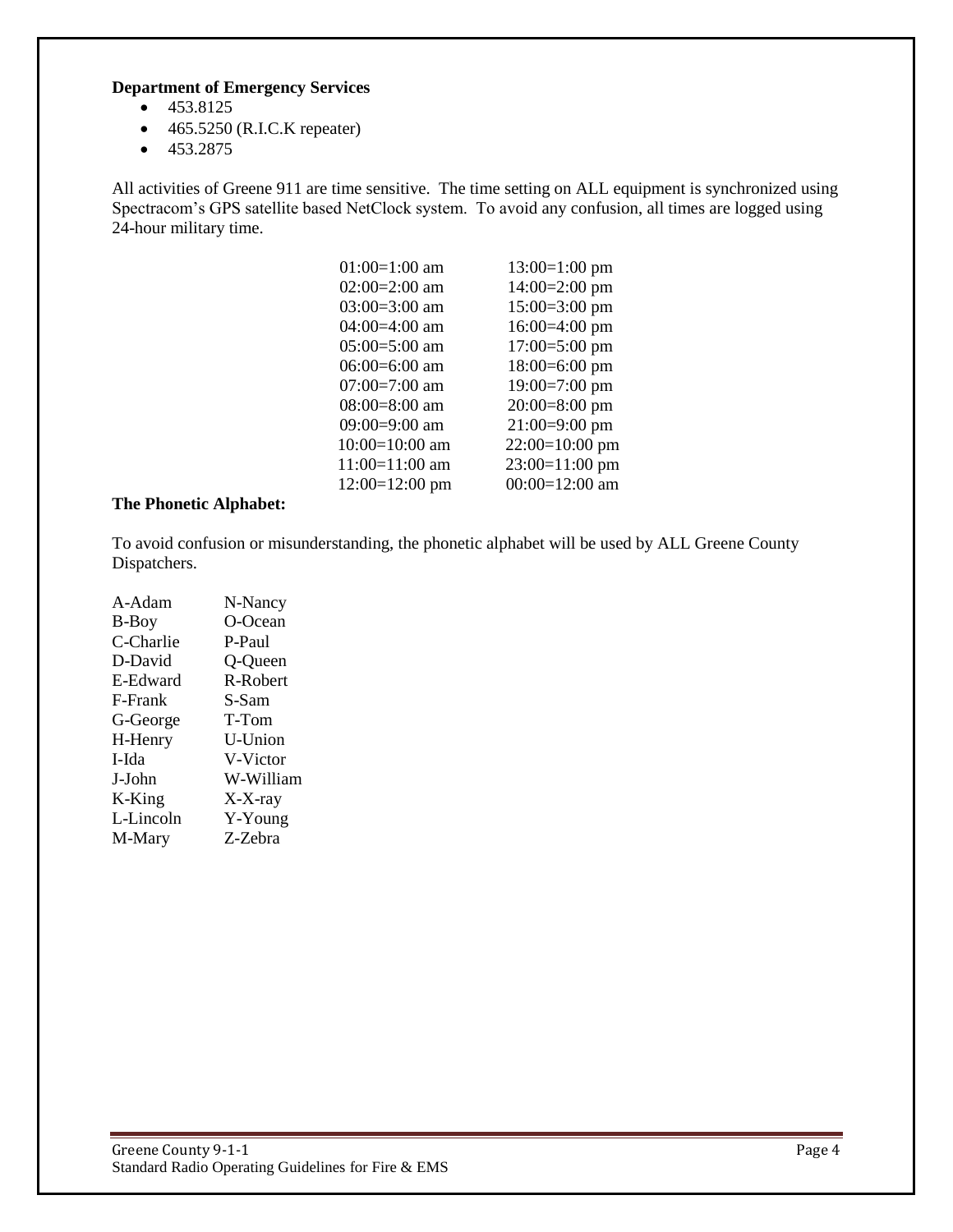#### **ALPHA NUMERIC PAGING/TEXT MESSAGES**

Greene 911 can page groups through the CAD.

Greene County 911 can send text messages of dispatched calls to responders.

The alpha numeric paging/text messaging of fire departments and EMS agencies are done automatically through CAD using an interface with IAR (I Am Responding).

Alpha numeric paging is not a recognized primary means of dispatching.

Manual alpha numeric paging can also be performed by the Dispatcher. This function is primarily used for notifying the Fire Coordinators' Office, EMS Coordinators' Office, or other DES Officials.

#### **THIS SERVICE IS NOT MEANT TO REPLACE YOUR FIRE DEPT. or EMS PAGER/RADIO.**

#### *This service is to be used as an extra tool to receive your calls for your Departments.*

Since this service depends on a phone line Greene County 911 is not responsible for lost, multiple, misdirected, late or incorrect messages. If you cannot read your devices display due to a flashing display or you do not receive the whole message **DO NOT** call Greene 911 to find out where the call is.

Do not send message to or reply to the address you received the message from.

#### **DO NOT CALL GREENE 911 TO SET UP THIS SERVICE…**

**DO NOT CALL GREENE 911 TO FIND OUT WHERE AND WHAT TYPE OF CALL THERE IS!!!!!**

### **This service is for active Greene County Firefighters and EMS Personnel.**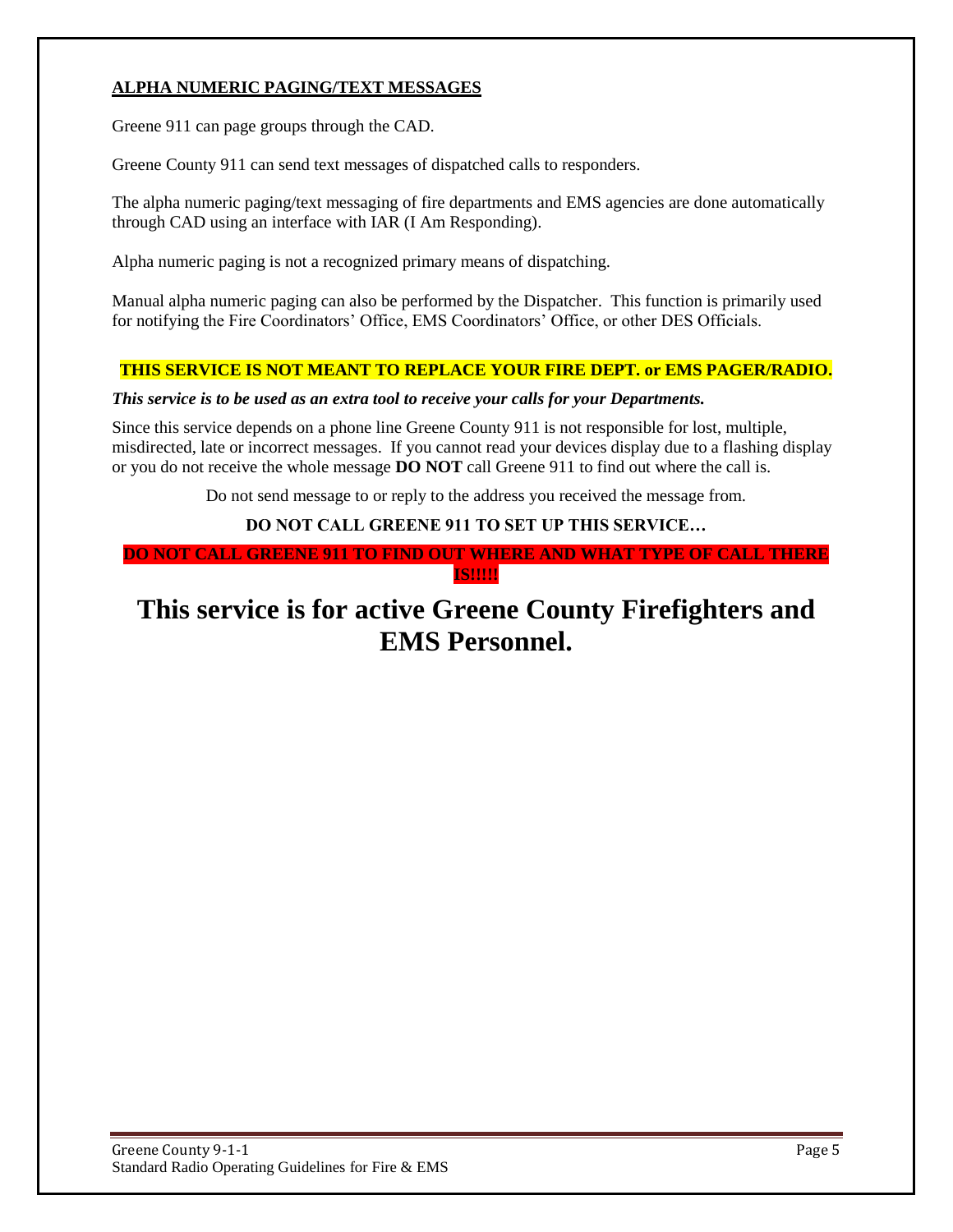#### **Identifying Fire Apparatus and Officers:**

All Fire Department/Companies, are assigned a specific County number. These numbers are to be used at ALL times when radio communications are involved.

| <b>Department</b>    | <u>Department No.</u> |
|----------------------|-----------------------|
| Ashland              | 1                     |
| Athens               | $\overline{c}$        |
| Catskill             | 3                     |
| Cairo                | $\overline{4}$        |
| Coxsackie            | 5                     |
| Lanesville           | 6                     |
| Earlton              | 7                     |
| <b>East Durham</b>   | 8                     |
| <b>East Jewett</b>   | 9                     |
| Freehold             | 10                    |
| Greenville           | 11                    |
| Haines Falls         | 12                    |
| Hensonville          | 13                    |
| Hunter               | 14                    |
| Jewett               | 15                    |
| Kiskatom             | 16                    |
| Leeds                | 17                    |
| Lexington            | 18                    |
| Medway Grapeville    | 19                    |
| <b>New Baltimore</b> | 20                    |
| Oak hill Durham      | 21                    |
| Palenville           | 22                    |
| Prattsville          | 23                    |
| Round top            | 24                    |
| Tannersville         | 25                    |
| Windham              | 26                    |
| <b>West Athens</b>   | 27                    |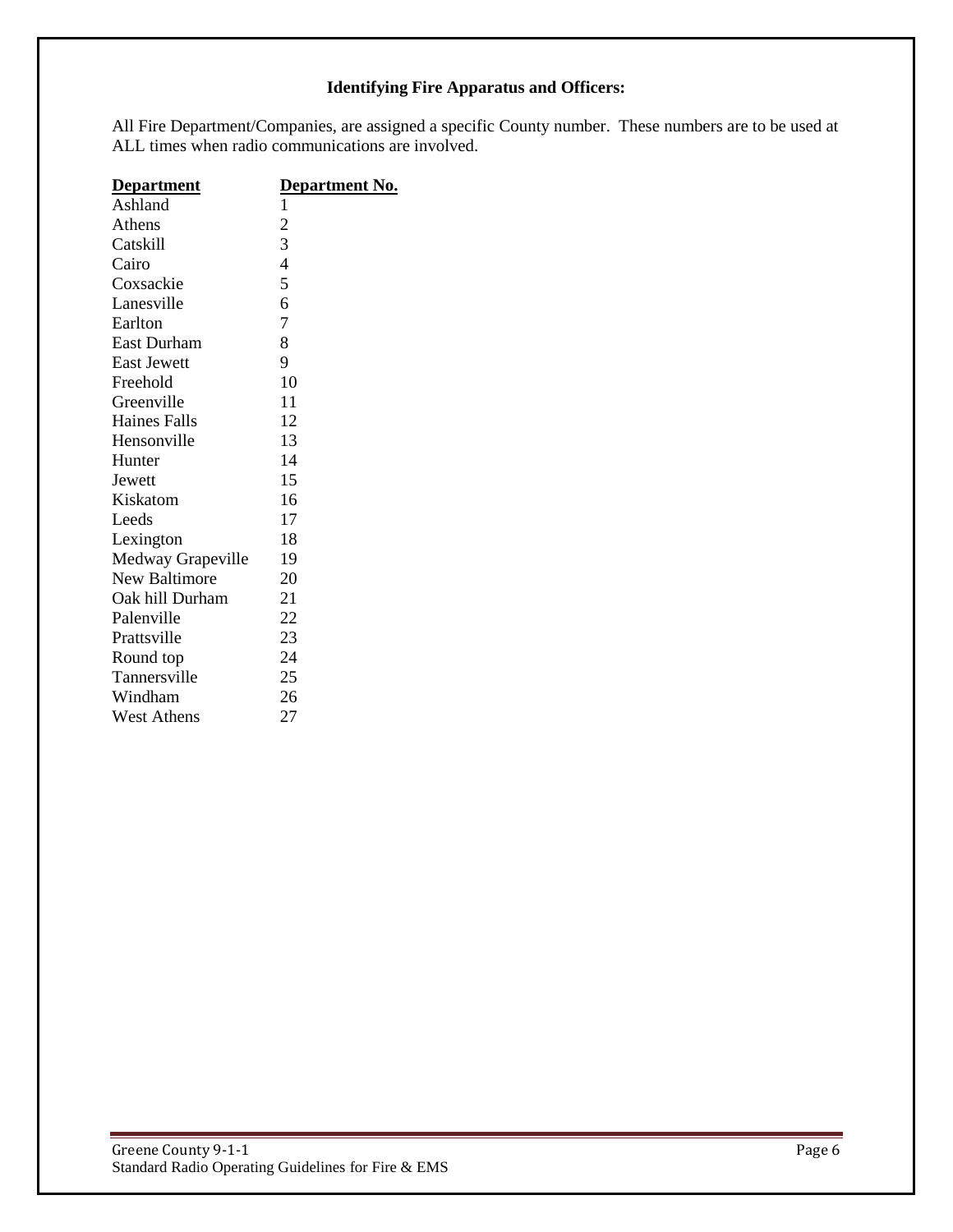#### **Identifying County Fire Apparatus and Officers:**

| <b>Department</b>                    | <b>Department No.</b> |
|--------------------------------------|-----------------------|
| Director of D.E.S/Fire Coordinator   | County Car 1          |
| Deputy Director of D.E.S             | County Car 2          |
| Deputy Fire Coordinator              | County Car 3          |
| Deputy Fire Coordinator              | County Car 4          |
| Deputy Fire Coordinator              | County Car 5          |
| Deputy Fire Coordinator              | County Car 6          |
| <b>Emergency Manager Specialist</b>  | County Car 7          |
| <b>EMS</b> Coordinator               | EMS Car 1             |
| Deputy EMS Coordinator               | EMS Car 2             |
| Deputy EMS Coordinator               | EMS Car 3             |
| County Cause & Origin Chief          | C&O Car 1             |
| County Cause & Origin Deputy Chief   | C&O Car 2             |
| <b>County Hazmat Chief</b>           | Hazmat Car 1          |
| <b>County Hazmat Deputy Chief</b>    | Hazmat Car 2          |
| County Cause & Origin                | 66                    |
| <b>County Hazmat</b>                 | 67                    |
| Radio Communications/Command Vehicle | 68                    |

#### **Vehicle/Equipment Designations:**

| $\mathbf{F}$                | <b>Engine</b>        | Pumper equipped with a 500 G.P.M or larger pump.                                                                                                                                                                                                                                                                                                                    |  |  |
|-----------------------------|----------------------|---------------------------------------------------------------------------------------------------------------------------------------------------------------------------------------------------------------------------------------------------------------------------------------------------------------------------------------------------------------------|--|--|
| $\mathbf{G}(\mathbf{T})$    | <b>Truck</b>         | <b>Ladder, Aerial or Quint</b>                                                                                                                                                                                                                                                                                                                                      |  |  |
| "TA"                        | <b>Tanker</b>        | Tank truck with less than a 500 G.P.M pump                                                                                                                                                                                                                                                                                                                          |  |  |
|                             | "ETA" Engine Tanker  | 500 G.P.M or larger pump & 600 GAL. or larger water tank                                                                                                                                                                                                                                                                                                            |  |  |
| "R"                         | <b>Rescue</b>        | Rescue truck, Squad (1 <sup>st</sup> Response EMS type vehicles) or Emergency<br>unit---piece of apparatus to carry specialized equipment to perform<br>non-routine, technical rescues to include, but not limited to vehicle<br>extrication, building collapse, trench or below grade, high angle,<br>confined space rescues and not capable of patient transport. |  |  |
| "Tower"                     |                      | <b>Telescoping platform</b>                                                                                                                                                                                                                                                                                                                                         |  |  |
| $\mathbf{M}$ <sup>39</sup>  | <b>Miscellaneous</b> | Any vehicle not otherwise identified:                                                                                                                                                                                                                                                                                                                               |  |  |
|                             |                      | $\triangleright$ High Pressure Fog                                                                                                                                                                                                                                                                                                                                  |  |  |
|                             |                      | $\triangleright$ Utility van                                                                                                                                                                                                                                                                                                                                        |  |  |
|                             |                      | <b>Brush truck/Mini pumper</b><br>➤                                                                                                                                                                                                                                                                                                                                 |  |  |
|                             |                      | Air/Light unit<br>➤                                                                                                                                                                                                                                                                                                                                                 |  |  |
|                             |                      | <b>Rehab unit</b><br>➤                                                                                                                                                                                                                                                                                                                                              |  |  |
|                             |                      | $\triangleright$ Foam tender                                                                                                                                                                                                                                                                                                                                        |  |  |
|                             |                      | $\triangleright$ Hose tender                                                                                                                                                                                                                                                                                                                                        |  |  |
|                             |                      | Salvage truck<br>≻                                                                                                                                                                                                                                                                                                                                                  |  |  |
|                             |                      | $\triangleright$ ATV's/UTV's                                                                                                                                                                                                                                                                                                                                        |  |  |
| ``B"                        | <b>Boat</b>          | Fire Department owned marine unit either for firefighting or rescue.                                                                                                                                                                                                                                                                                                |  |  |
| $\mathbf{A}^{\prime\prime}$ | <b>Ambulance</b>     | A vehicle that is licensed and equipped to transport and treat sick                                                                                                                                                                                                                                                                                                 |  |  |
|                             |                      | and injured to a medical facility.                                                                                                                                                                                                                                                                                                                                  |  |  |
| "Medic"                     |                      | Paramedic equipped response vehicle not capable of patient trans.                                                                                                                                                                                                                                                                                                   |  |  |
| $\mathbf{G}$                | Portable             | handheld 2 way radio, (AKA walkie talkie)                                                                                                                                                                                                                                                                                                                           |  |  |

Greene County 9-1-1 Page 7 Standard Radio Operating Guidelines for Fire & EMS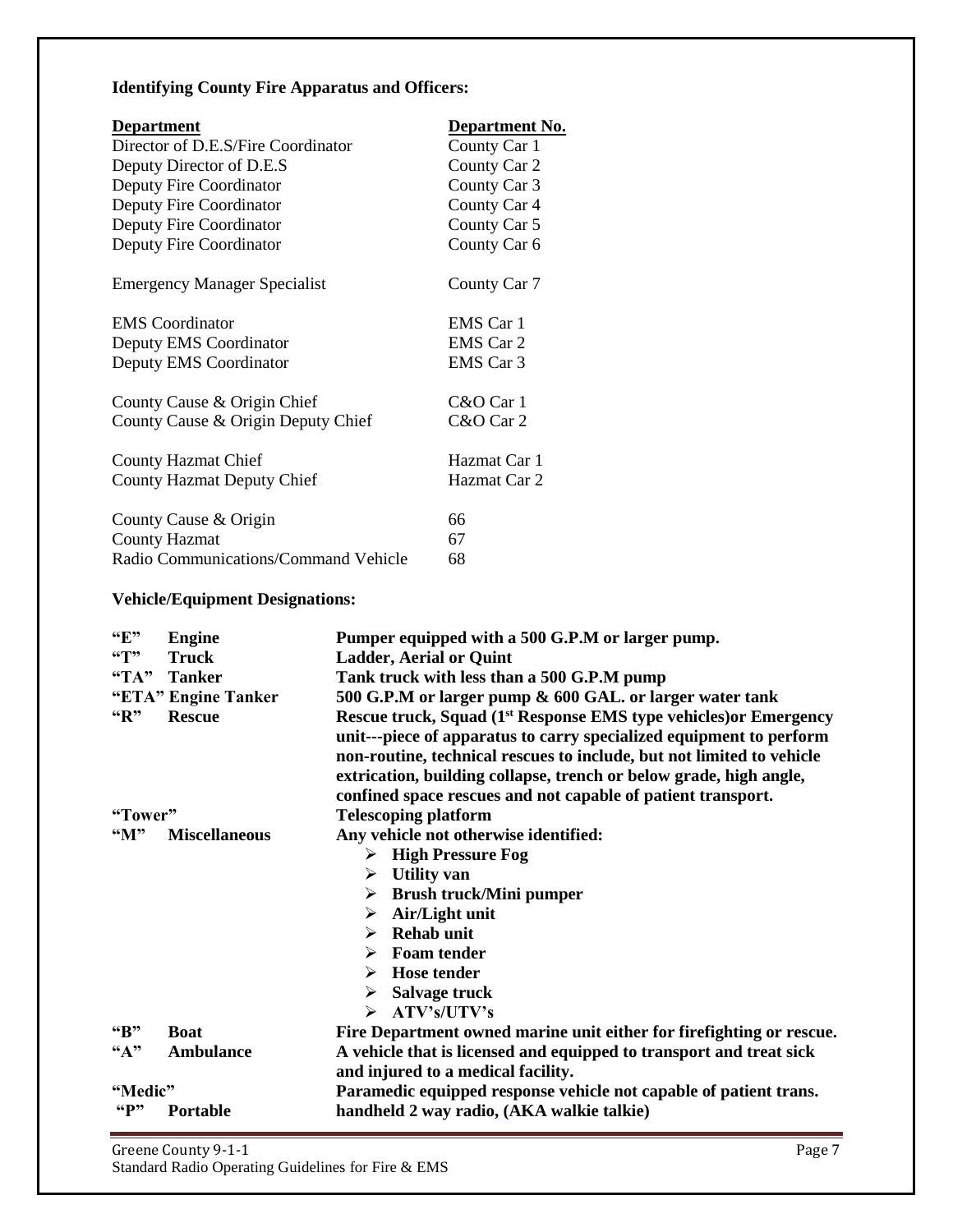#### **Chief and Assistant Chiefs:**

Greene County authorizes (1) Department Chief and (4) Assistant Chiefs.

#### **Standard Fire Officer Terminology:**

| <b>FIRE CHIEF</b>       | Is considered a Chief Officer. Is the highest ranking Fire Department<br>line officer.                          |
|-------------------------|-----------------------------------------------------------------------------------------------------------------|
| <b>ASSISTANT CHIEFS</b> | Are considered a Chief Officer. Is usually the $2nd$ , $3rd$ , $4th$ and $5th$ highest<br>ranking line officer. |
| <b>CAPTAIN</b>          | Is considered a officer and is below a Chief and Assistant Chief.                                               |
| <b>LIEUTENANTS</b>      | Is considered a junior officer and is below a Captain.                                                          |
| <b>SAFETY OFFICER</b>   | In charge of fire fighters safety on the fire ground.                                                           |

#### **Fire Officer Radio Designations:**

| <b>FIRE CHIEF</b>               | DEPARTMENT NAME CAR 1        |
|---------------------------------|------------------------------|
| 1 <sup>st</sup> ASSISTANT CHIEF | DEPARTMENT NAME CAR 2        |
| $2nd$ ASSISTANT CHIEF           | DEPARTMENT NAME CAR 3        |
| 3rd ASSISTANT CHIEF             | DEPARTMENT NAME CAR 4        |
| 4 <sup>th</sup> ASSISTANT CHIEF | DEPARTMENT NAME CAR 5        |
| <b>CAPTAIN</b>                  | COUNTY DEPARTMENT NUMBER--10 |
| 1 <sup>st</sup> LIEUTENTANT     | COUNTY DEPARTMENT NUMBER--20 |
| 2 <sup>nd</sup> LIEUTENANT      | COUNTY DEPARTMENT NUMBER--30 |
| <b>SAFETY OFFICER</b>           | COUNTY DEPARTMENT NUMBER--40 |
|                                 |                              |

#### **Mobile Identifiers:**

The identifiers of a mobile units excluding Chief units will include the follow:

TYPE OF VEHICLE (i.e. E, ETA, TA, T, Tower or M) COUNTY NUMBER (i.e. 1,2,3,4,10,21, etc.) VEHICLE NUMBER (i.e. 1, 3, 5, 21 etc.)

Example: TA4-8

We permit LMR's (Land Mobile Radios) in all Fire Department/Company owned emergency vehicles, Chief's and Assistant Chiefs' private vehicles.

#### **Portable Radios/Identifiers:**

Portables radios, though convenient are best used for on scene communications. With a maximum output power of 7.5 watts, they are not well suited for communications with base stations. Mobile radios range from 25 to 110 watts. If you attempt to contact the communications center on a portable and you are unreadable, do not keep trying, switch to a mobile radio.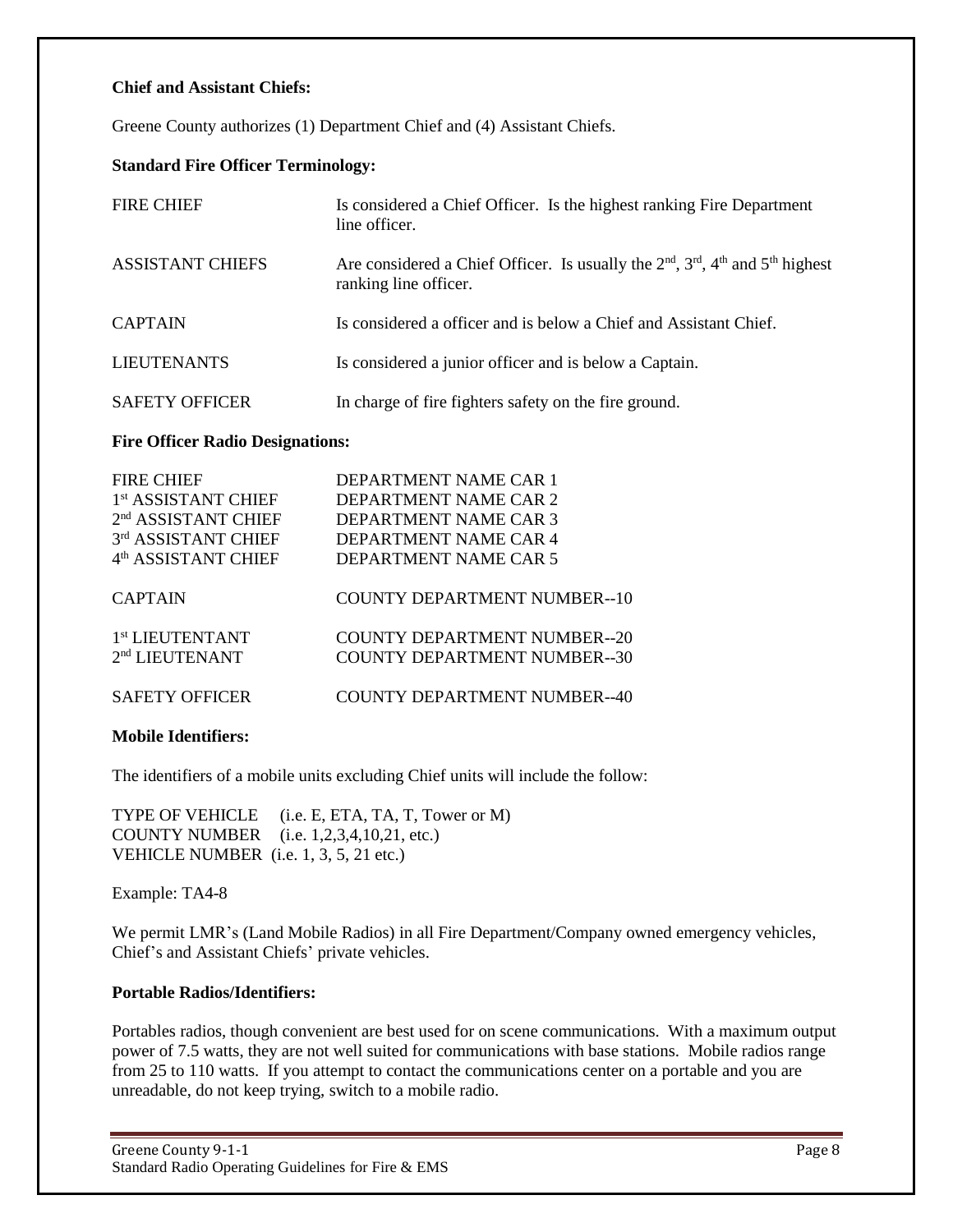We require that the number of the apparatus to which department assigns the portable radio be used, by changing the identifier to read "PORTABLE" followed by the number assigned to the apparatus.

Example: "Portable 19-2"

#### **EMS Apparatus and Officers:**

| <b>Department</b>   |            | Department No.                             |  |  |  |  |
|---------------------|------------|--------------------------------------------|--|--|--|--|
| Ashland             | 71         |                                            |  |  |  |  |
| Catskill            | 73         |                                            |  |  |  |  |
| Cairo               | 74         |                                            |  |  |  |  |
| Coxsackie           | 75         |                                            |  |  |  |  |
| Durham              | 91         |                                            |  |  |  |  |
| <b>East Jewett</b>  | 9          | $(1st$ Response only)                      |  |  |  |  |
| Greenville          | 81         |                                            |  |  |  |  |
| Hunter              | 84         |                                            |  |  |  |  |
| Lexington           | 18         | (Fire Department owned/operated ambulance) |  |  |  |  |
| Prattsville         | 23         | (Fire Department owned/operated ambulance) |  |  |  |  |
| Medway Grapeville   | 19         | $(1st$ Response only)                      |  |  |  |  |
| New Baltimore       | 20         | $(1st$ Response only)                      |  |  |  |  |
| Palenville          | 22         | $(1st$ Response only)                      |  |  |  |  |
| <b>Tannersville</b> | 25         | $(1st$ Response only)                      |  |  |  |  |
| Windham             | 96         |                                            |  |  |  |  |
| Greene EMS          | <b>MED</b> |                                            |  |  |  |  |

#### **EMS Officer Terminology:**

| <b>OPERATIONS CHIEF/ADMINISTRATOR</b>                     |                | EMS line officer. |  |  | Is considered a Chief Officer. Is the highest ranking                                                                  |  |
|-----------------------------------------------------------|----------------|-------------------|--|--|------------------------------------------------------------------------------------------------------------------------|--|
| <b>OPERATIONS ASSISTANT CHIEF/ASSISTANT ADMINISTRATOR</b> |                |                   |  |  | Is considered a Chief<br>Officer. Is usually the<br>$2nd$ highest ranking line<br>officer.                             |  |
| <b>EMS CAPTAIN</b>                                        | Administrator. |                   |  |  | Is considered an officer and is below the Operations Chief<br>/Administrator and Operations assistant chief/Assistance |  |
| <b>EMS LIEUTENANTS</b>                                    |                |                   |  |  | Is considered a junior officer and is below an EMS Captain.                                                            |  |
| <b>Standard EMS Officer Radio Designations:</b>           |                |                   |  |  |                                                                                                                        |  |
| <b>OPERATIONS CHIEF/ADMINISTRATOR</b>                     |                |                   |  |  | COUNTY DEPARTMENT NUMBER--10                                                                                           |  |
| OPERATIONS ASSISTANT CHIEF/ASSISTANT ADMINISTRATOR        |                |                   |  |  | <b>COUNTY DEPARTMENT NUMBER-20</b>                                                                                     |  |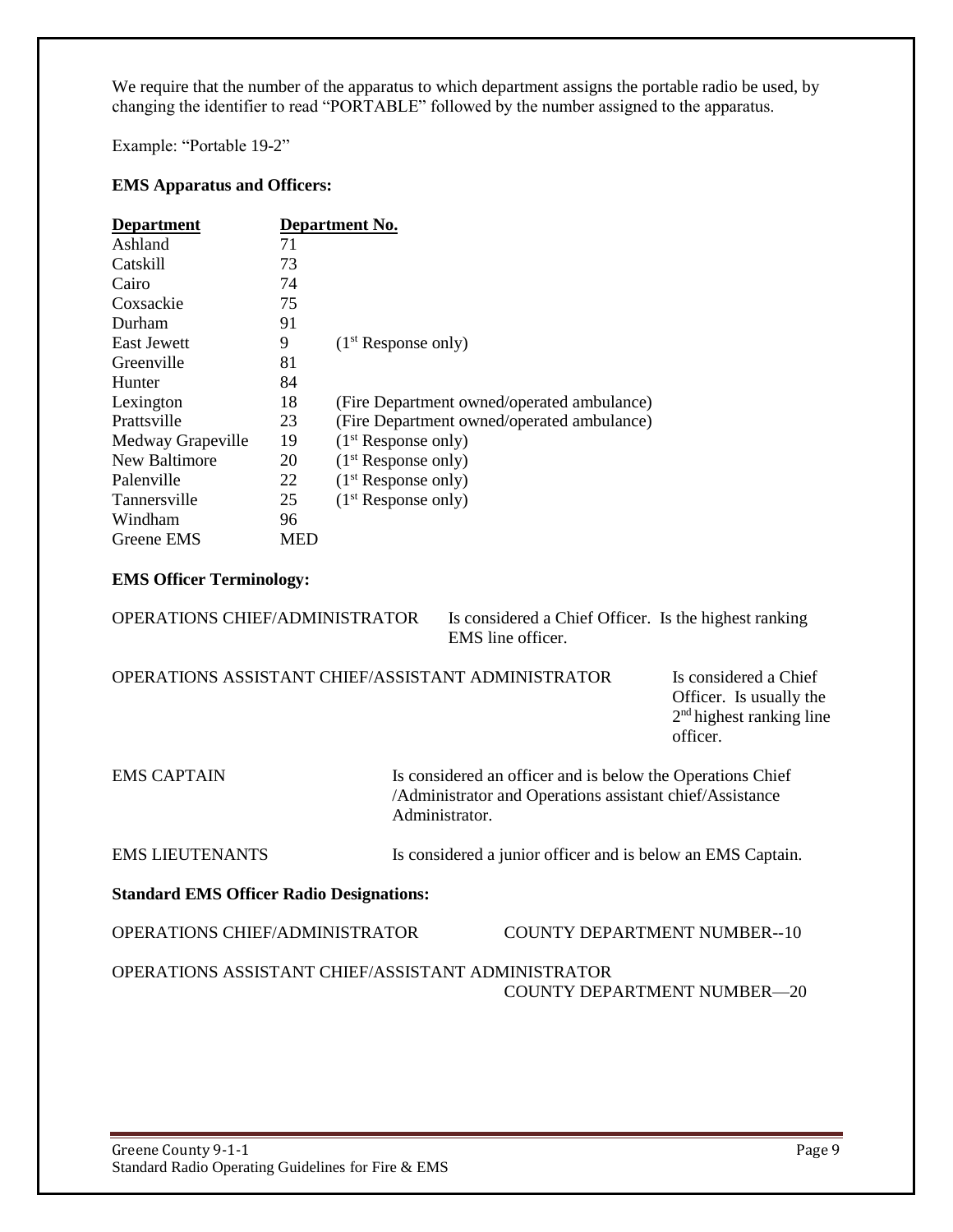#### **Fire Operations:**

#### **Dispatching of Alarms**

All fire alarms will be dispatched using emergency communication radios on frequency 46.14 MHZ or 46.26 MHZ. All dispatches will be made in accordance with Greene 9-1-1 Procedures and Protocols.

*The only exception to this is during storms where the Dispatcher might relay service calls to a fire station via landline.*

The dispatch center has been instructed that if no response has been received in six (6) minutes following initial dispatch, the next closest fire department is to be dispatched.

Initial dispatch---immediate

Activate the appropriate Fire Department

Second dispatch---3 minutes after previous dispatch

Activate the appropriate Fire Department

Third dispatch---3 minutes after the second (if no response) dispatch nearest available mutual aid Fire Department

Activate the appropriate Fire Department

*Acknowledging the call---many units have the first person acknowledge the call. This is fine; but you should realize that this person is accepting the call and its responsibility for your department at this point; and all decisions regarding the call are yours.*

*If the Dispatcher does not hear from the unit that acknowledged the call within (3) minutes the Dispatcher will call the unit that acknowledged that call and ask for the status.*

#### **Enroute**

All units SHALL call enroute to the call they were dispatched too.

The terminology "OUT OF SERVICE" will no longer be used to report enroute to a call.

Chief Officers SHALL call enroute (i.e. Car 1, 2, 3, 4 & 5).

Officers such as Captains, Lieutenants, and Safety Officers etc **SHALL** not call enroute.

Units calling enroute should include the address of the incident in which they are enroute to. This is a method of verifying the location and letting the dispatchers know that you are enroute to the proper location.

Example of units calling enroute

- **Unit Greene 911 E5-2**
- **County Go ahead E5-2**
- **Unit E5-2 enroute to 123 Mansion St.**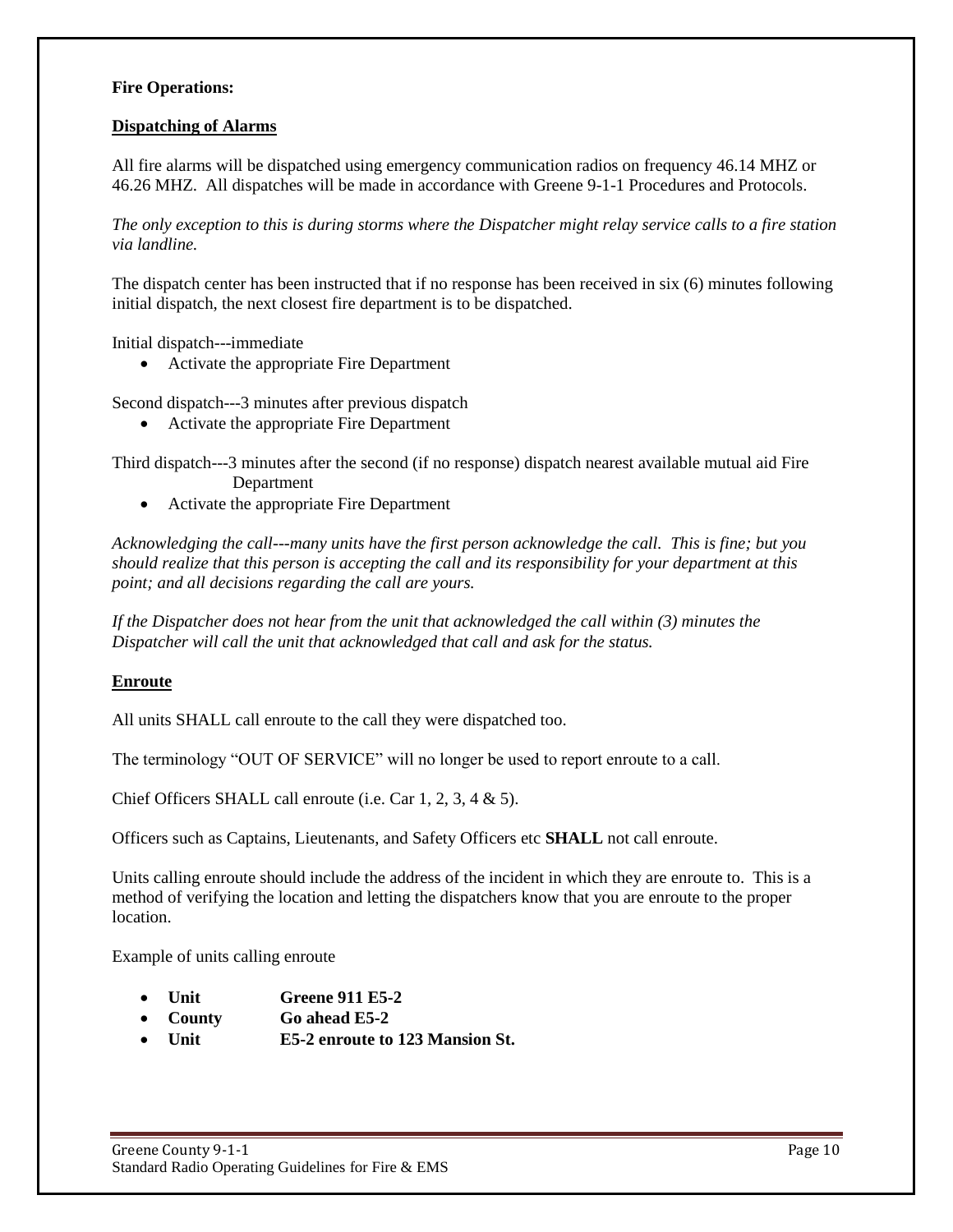#### **Arriving**

All units SHALL call arriving on the scene of the call.

Chief Officers SHALL call arriving on the scene

The first arriving apparatus or Chief Officer arriving on the scene should notify Greene 9-1-1 of their arrival and include an initial size up. If the Chief Officer arrives on scene before the apparatus, the Chief Officer will give the initial size up report. (See Fire ground Communications and Reports)

#### **Progress Reports**

Progress reports are necessary to keep Dispatchers and responding units informed as to the status of the incident. Progress reports should indicate what is actually occurring at the scene. These reports should be accurate but brief.

The terminology such as "worker" should be avoided because they do not indicate what is actually occurring.

#### **In Service**

When a piece of apparatus is back in service and able to respond to another alarm, the dispatch center **SHALL** be notified.

If a Chief Officer has already placed units in service it is NOT NECESSARY for individual units to call back in service, returning to quarters etc...

Example

- **Unit Greene 911 Catskill Car 1**
- **County Go ahead Catskill Car 1**
- **Unit Catskill Car 1 and ALL Catskill units are clear of the scene and in service**
- **County Affirmative Catskill Car 1 all Catskill units are clear of the scene and in service 1700 hrs KEG324 Dispatcher 20-##.**

**In Quarters** No longer required or recommended (see back in service)

#### **Terminating the Alarm**

The Incident Commander may, in accordance with his/her department's policy, terminate an alarm when ALL equipment is back in service. When an alarm is terminated, no other transmissions should be made, including equipment call back in service.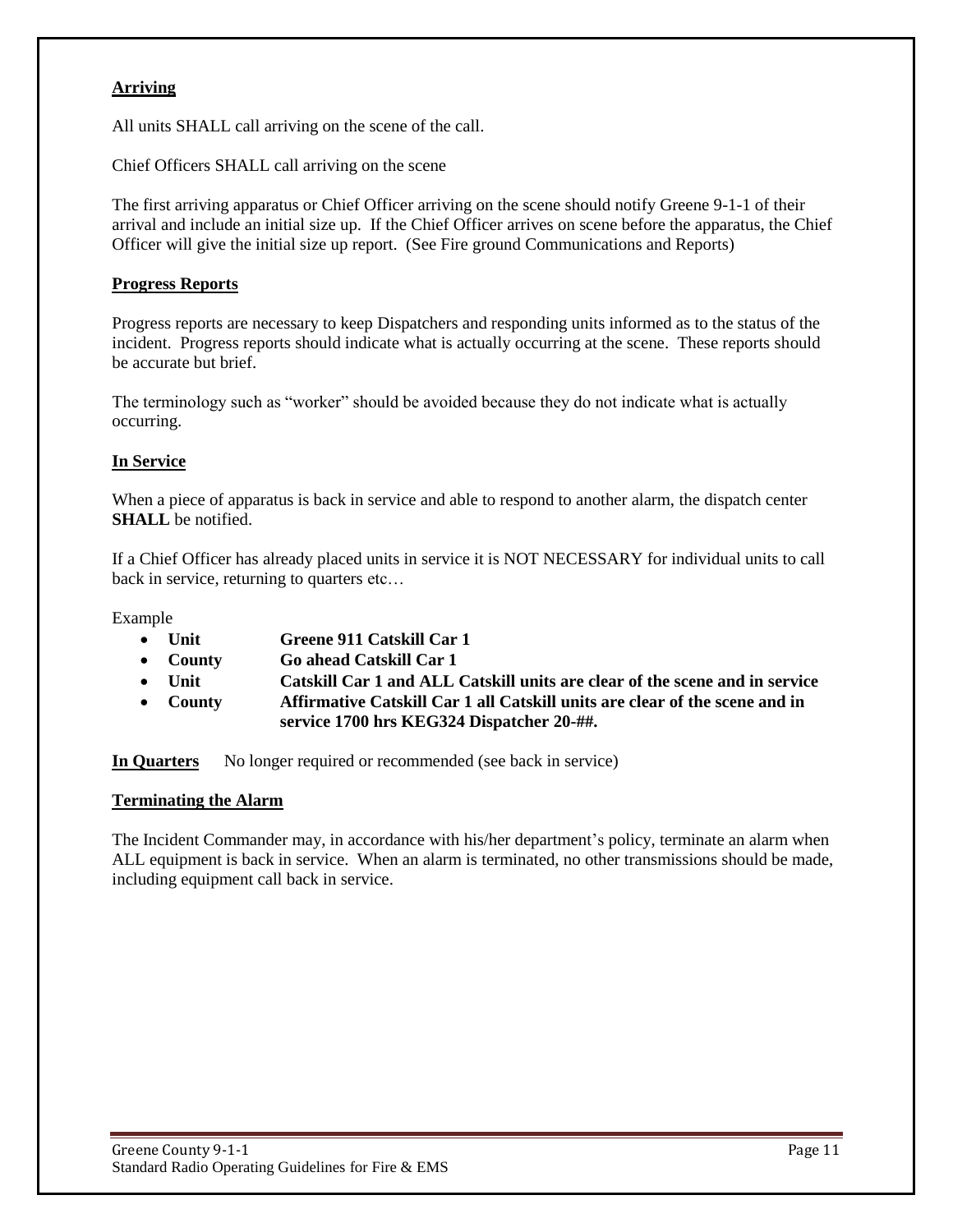#### **Out of Service**

This term means that a piece of apparatus is unable to respond to a call. Departments shall not call units out of service unless one of the following conditions exists:

- $\triangleright$  Repairs
- > Parades
- $\triangleright$  Training
- $\triangleright$  Fund drives
- $\triangleright$  Delivering water

*When an apparatus leaves its station for REPAIRS or FOR ANY OF THE ABOVE REASONS and not available for calls or mutual aid it is considered out of service.* 

Each day at 09:00, 17:00, and 01:00 hours, Greene 911 will announce the list of ALL apparatus listed out of service. All fire apparatus will be announced on low band and all EMS apparatus will be announced on VHF high band.

All units that are out of service for the above reasons SHALL notify the 911 Center.

Out of service information is necessary so that the 911 Center is aware whether or not a specific piece of equipment is available for dispatch.

#### **Fire Ground Communications and Reports:**

The Chief or first arriving apparatus shall advise Greene 911 of their arrival and give a size up report. The report shall include but is not limited to the following:

- **"Nothing showing"**
- **"Nothing showing. Investigating"**---This could be used on large structures where fire could easily be concealed within the building or where all sides of the building are not visible.
- **"Light smoke showing"**---Give floor and/or any other location within the building such as section or wing.
- **"Heavy smoke showing"**---Give floor and/or any other location within the building such as section or wing.
- **"Fire showing"**--- Give floor and/or any other location within the building such as section or wing.
- **"Fully involved"**

Greene 911 SHALL re-broadcast or echo messages if time allows from the Chief or first arriving apparatus and end the transmission with the time. Listed below are examples of situations and echoing. This does not mean that these examples are the only time echoing is to be utilized.

- $\triangleright$  Fire Department size up/conditions found (see above)
- $\triangleright$  Response level changes for apparatus (cancels, downgrade apparatus response, etc.)
- $\triangleright$  Critical Incident Updates (confirmed fires, people trapped, etc.)
- $\triangleright$  Fire units enroute
- $\triangleright$  Fire units calling enroute with staffing levels
- $\triangleright$  Fire units calling on the scene
- $\triangleright$  Any report of a working fire
- $\triangleright$  Fire units returning
- General orders from Command or OIC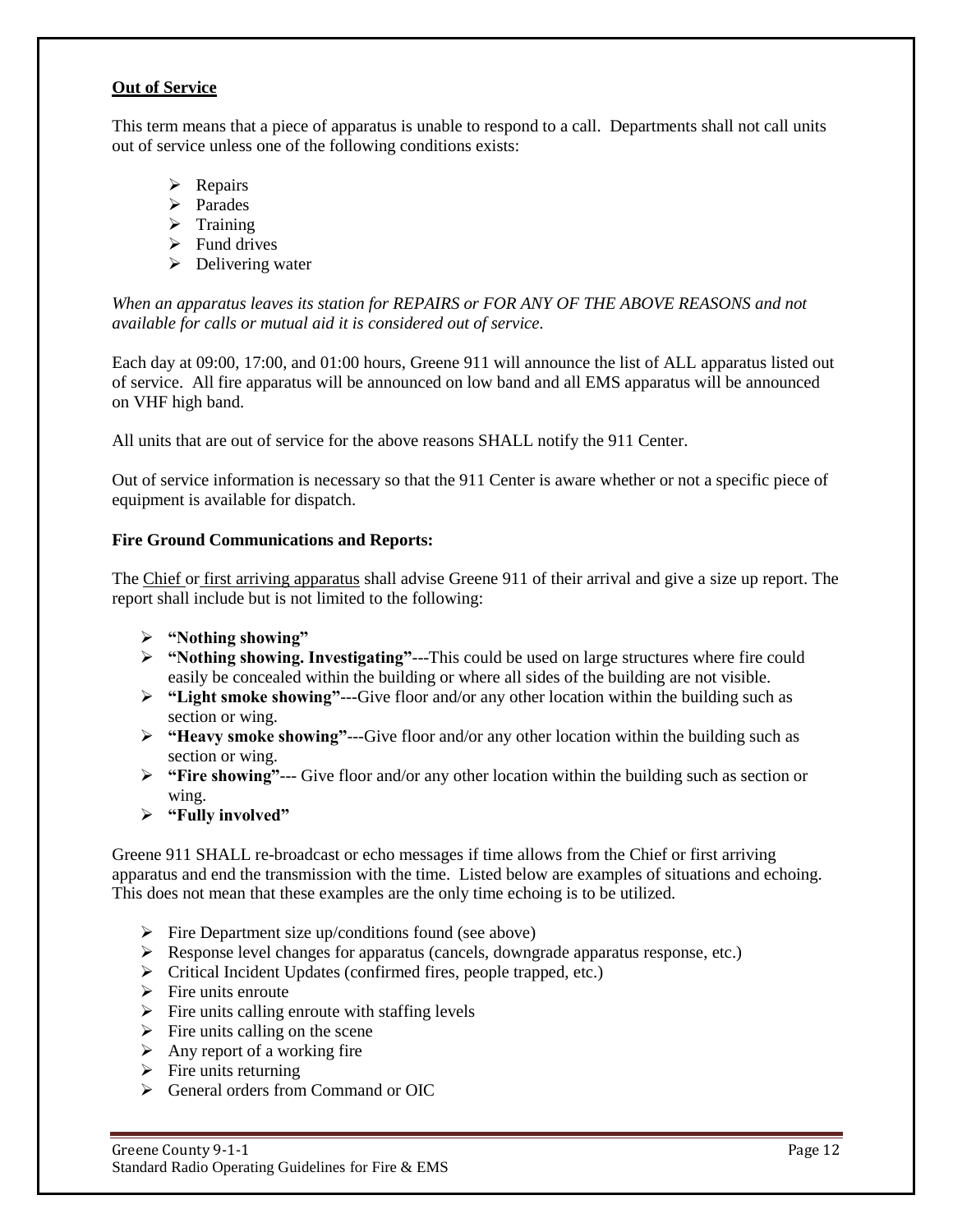#### **Examples of echoing:**

| $\bullet$<br>$\bullet$ | Unit<br>County | Greene 911 ETA 3-12 enroute with 5<br>Affirmative ETA 3-12 enroute with 5 07:00.                                                                        |
|------------------------|----------------|---------------------------------------------------------------------------------------------------------------------------------------------------------|
| $\bullet$              | Unit           | Greene 911 E5-2 on the scene                                                                                                                            |
| $\bullet$              | County         | Affirmative E5-2 on the scene 21:54.                                                                                                                    |
| $\bullet$              | Unit           | Greene 911 Cairo Car 1 on the scene I have a working fire in a $2\frac{1}{2}$ story<br>residential building Cairo Car 1 will be Command.                |
| $\bullet$              | County         | Affirmative Cairo Car 1 is on the scene with a working fire in a $2\frac{1}{2}$ story<br>residential building and Cairo Car 1 will be Command at 14:25. |
| $\bullet$<br>$\bullet$ | Unit<br>County | Greene 911 ETA 14-2 is on the scene nothing showing investigating.<br>Affirmative ETA 14-2 is on the scene with nothing showing 20:45                   |
|                        |                |                                                                                                                                                         |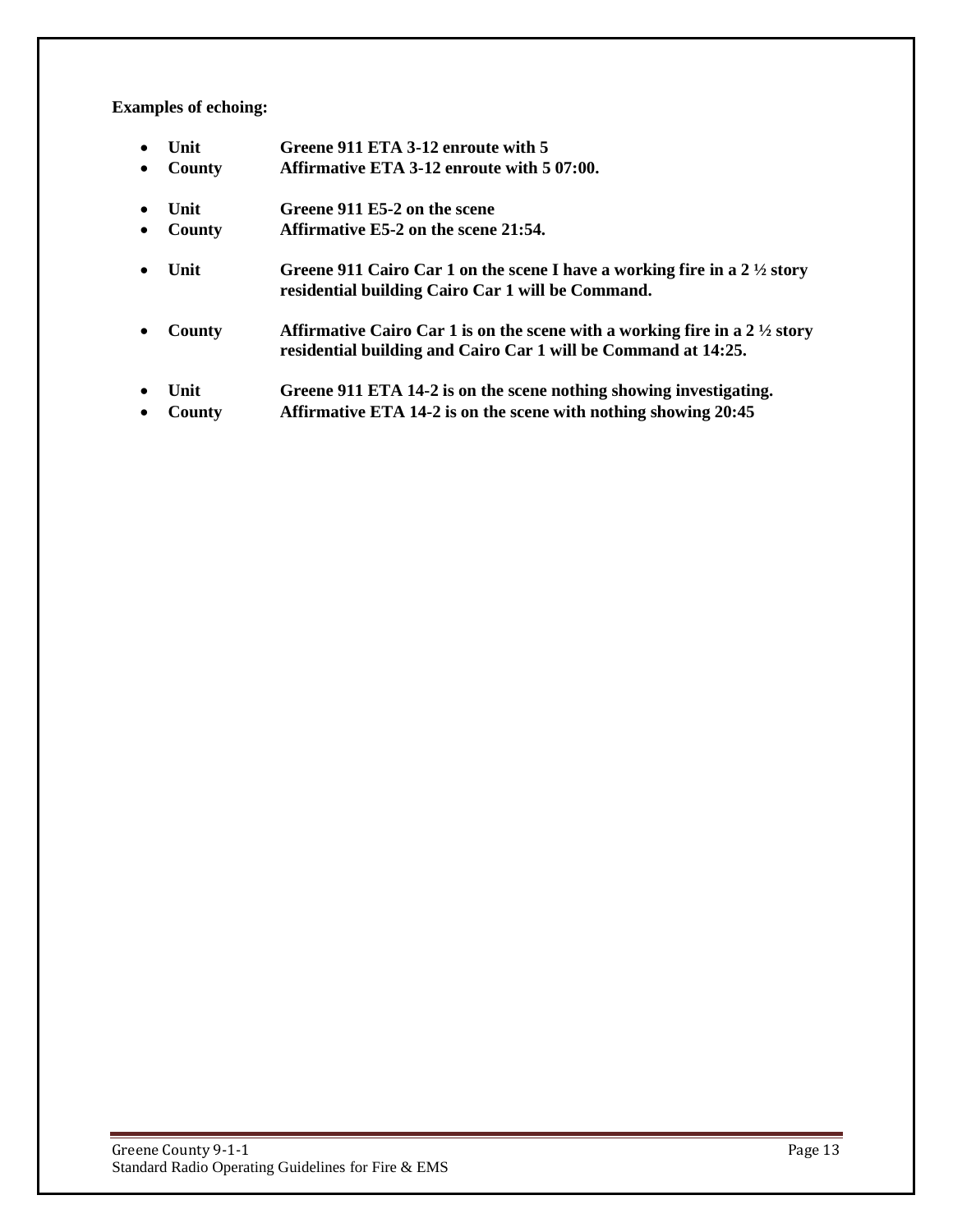#### **EMS Operations:**

The dispatch center has been instructed that if no response has been received in six (6) minutes following initial dispatch, the next closest EMS department is to be dispatched.

Initial dispatch---immediate

• Activate the appropriate Ambulance

Second dispatch---3 minutes after previous dispatch

• Activate the appropriate Ambulance

Third dispatch---3 minutes after the second (if no response) dispatch nearest available mutual aid Ambulance

Activate the appropriate Fire Department

*Acknowledging the call---many units have the first person acknowledge the call. This is fine; but you should realize that this person is accepting the call and its responsibility for your department at this point; and all decisions regarding the call are yours.*

*If the Dispatcher does not hear from the unit that acknowledged the call within (3) minutes the Dispatcher will reach out to the unit and ask for the status.*

#### **Enroute**

All units SHALL call enroute to the call they were dispatched too.

The terminology "OUT OF SERVICE" will no longer be used to report enroute to a call.

Units calling enroute should include the address of the incident in which they are responding to. This is a method of verifying the location and letting the dispatchers know that you are enroute to the proper **location** 

Example of units calling enroute

- **Unit Greene 911 73-2**
- **County Go ahead 73-2**
- **Unit 73-2 enroute to 123 Main St.**

#### **Arriving**

Each ambulance and EMS response unit SHALL call arriving on the scene to establish their arrival time.

#### **Enroute to the Hospital**

Each ambulance SHALL call Greene 9-1-1 upon leaving the scene with a patient(s) on board. The radio transmission should indicate the destination hospital and whether it is ALS or BLS.

#### **Arriving at the Hospital**

Ambulances SHALL call arriving at the hospital.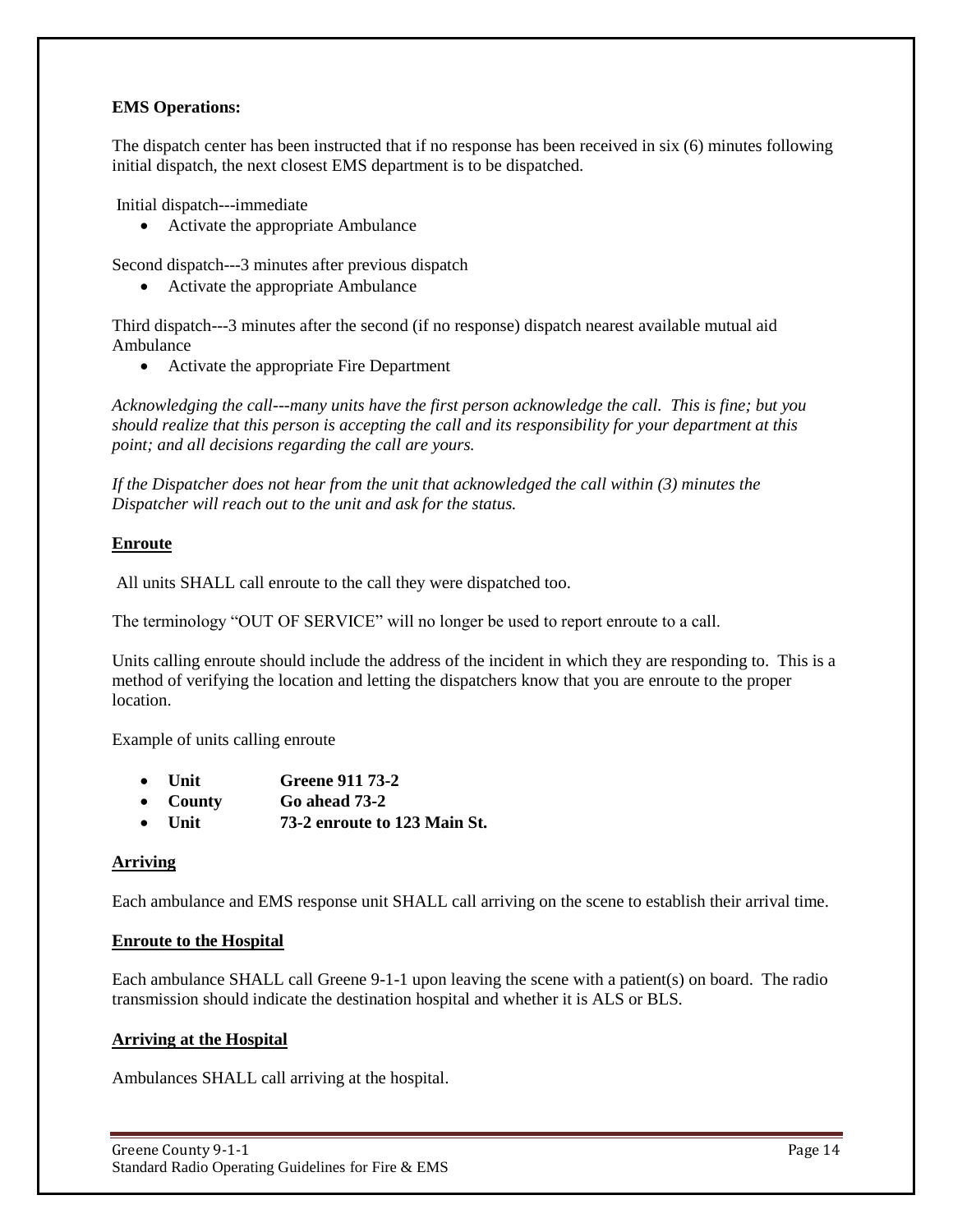#### **Returning**

Each Ambulance and EMS units SHALL call returning from the hospital.

#### **In Service**

Each Ambulance and EMS unit should call back in service when they are able to handle another call in their response area.

**In Quarters** No longer required or recommended (see back in service)

#### **Ambulance transporting from a Fire Scene**

When an ambulance is transporting from a fire scene, Greene 9-1-1 must be notified. The ambulance should contact Greene 9-1-1 upon leaving the scene. Included in the transmission should be the hospital in which they are enroute to.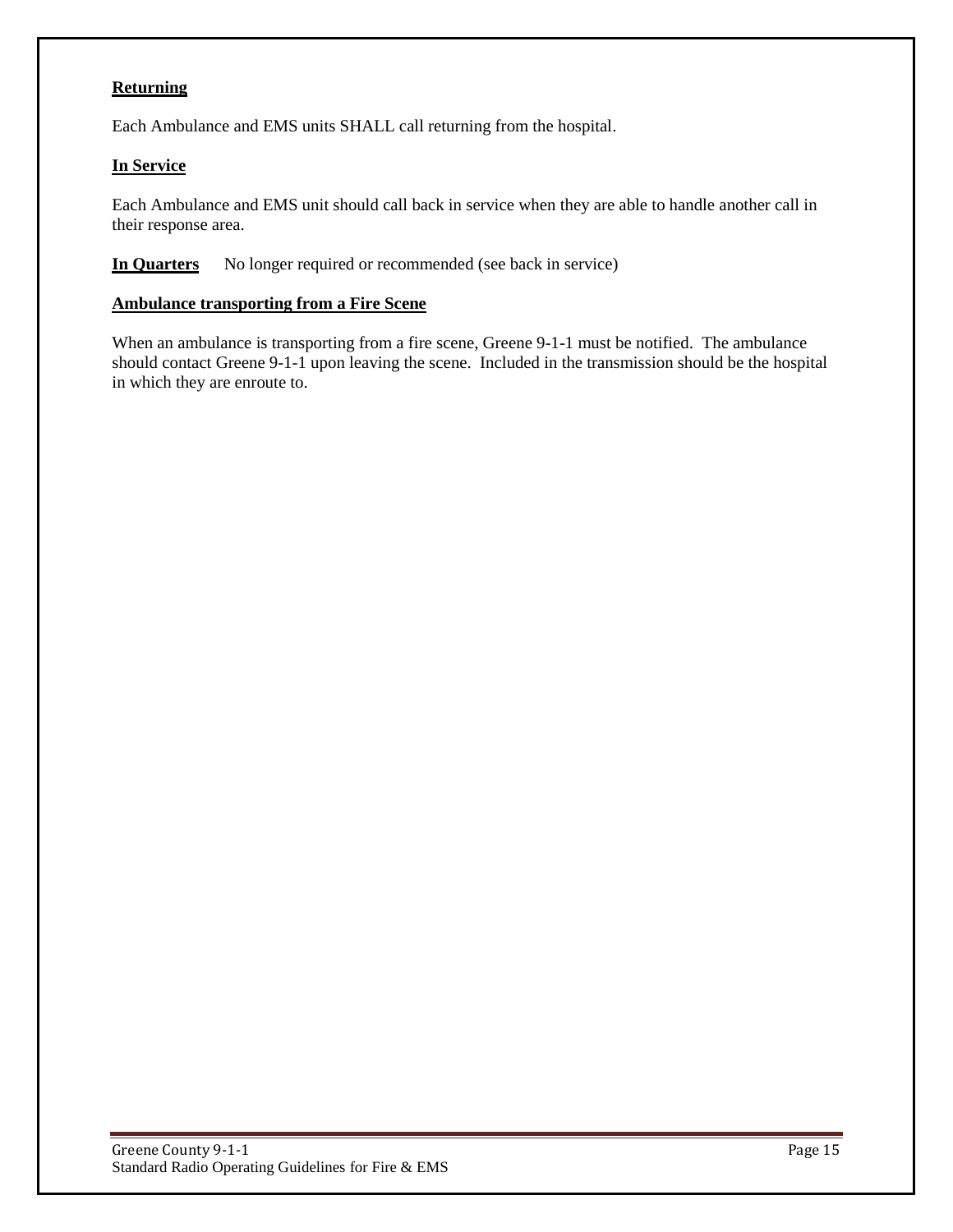#### **SPECIFIC INCIDENTS FOR SENDING FIRE AND EMS**

#### **EMS Response to Fire Incidents**

- 1. The appropriate ambulance service will be dispatched to all **REPORTED** or **CONFIRMED** structure fires on the initial dispatch, following normal EMS dispatch protocol. The appropriate EMS Department will be dispatch as an "**A**" alpha response.
- 2. The only time an ambulance response will change is if there are victims reported to be injured or entrapped at the structure fire.
- 3. Fire calls involving injury or entrapment will be dispatched as a "**C**" Charlie response unless MPDS (Medical Priority Dispatch Systems) specifically indicates otherwise.
- 4. For all other fire related incidents (other than structure) EMS will be dispatched only at the request of the Incident Commander, a representative of the ambulance service whose district the incident is in, an EMS Coordinator or Fire Coordinator.
- 5. For incidents that are not dispatched as a structure fire but during the course of the incident are declared to be a structure fire by the Incident Commander (i.e. Fire department arrives on the scene of an alarm activation and reports a working structure fire) Greene 911 will automatically dispatch the appropriate ambulance service when notified of the change in the incident status. The appropriate EMS Department will be dispatch as an "**A**" alpha response.

#### **NOTES:**

- 1. For purposes of this protocol, a structure fire is defined as "a building or enclosed structure that is involved, or reported to be involved, in fire.
- 2. The following are structure fire categories:
	- Chimney Fire
	- Electrical Fire within a Structure
	- $\triangleright$  Furnace Fire
	- $\triangleright$  Stove Fire
	- Structure Fire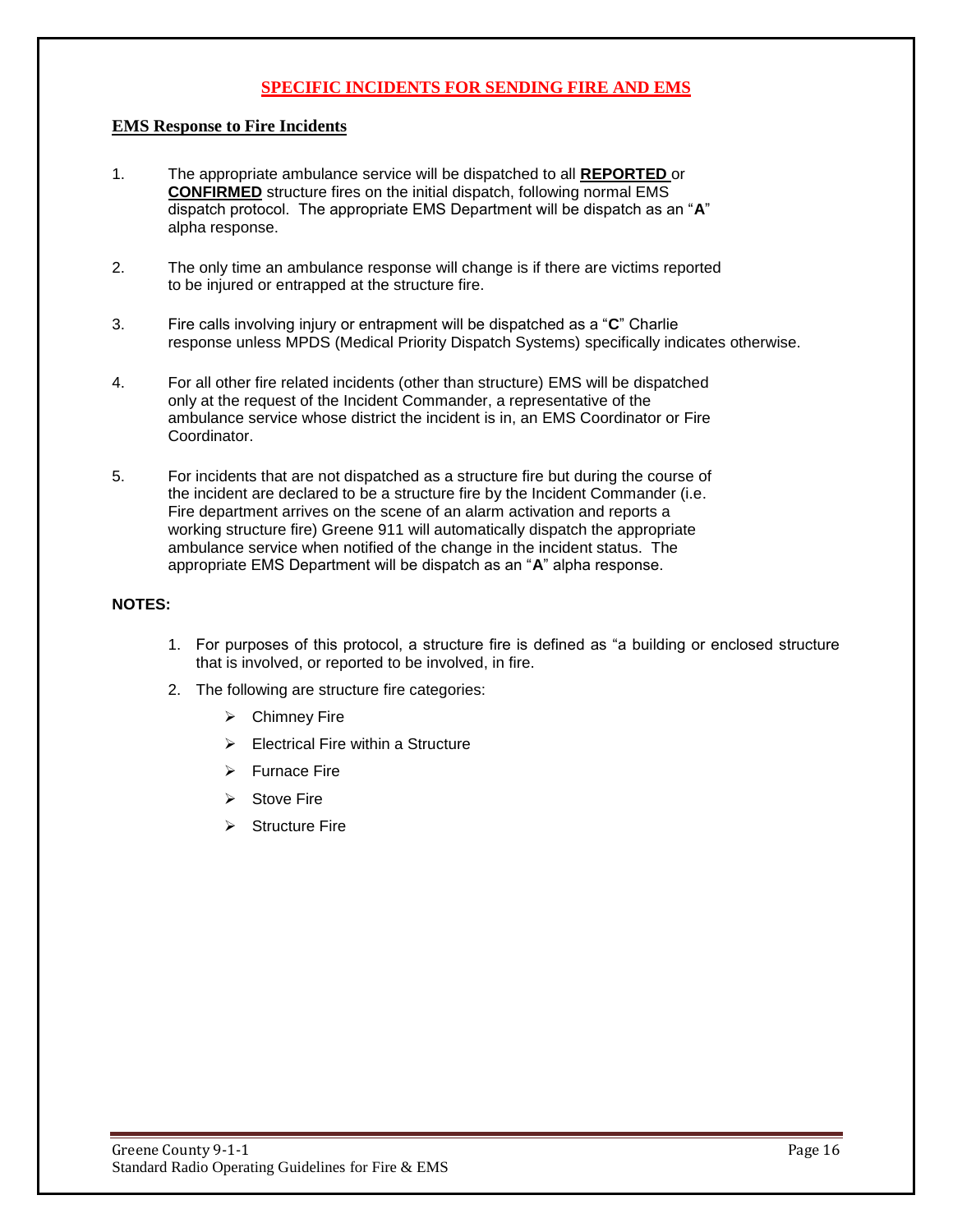#### **Auto Accidents Personal Injury**

Upon receipt of an auto accident with personal injury Greene County 911 will utilize Medical Priority Dispatch EMD card 29 "Traffic/Transportation Incidents".

After performing EMD Greene County 911 **SHALL** dispatch Police, Fire, and EMS **for all auto accidents** that are personal injury. Fire and EMS may be simultaneously dispatched as policy indicates.

 *Fire and EMS personnel shall be dispatched simultaneously for situations requiring response from both. (i.e., fire incident – dispatch fire apparatus first and EMS apparatus second; EMS incident – dispatch EMS apparatus first and fire apparatus second. Simultaneous dispatching should be done whenever feasible. However, during extremely busy times, fire and EMS may be dispatched separately. It is important to note that, when situation updates are received, they must be relayed simultaneously to ALL emergency personnel in the field.*

**ALL** auto accident that are personal injury will be polled out as a 911 poll on the Greene County Law Enforcement polling frequency. This will also apply to PIAA's that are called in on a (7) seven digit line.

If the auto accident comes in as a property damage accident and when the law enforcement unit arrives on scene request EMS to evaluate a patient Greene 911 will dispatch Fire and EMS regardless of what the law enforcement unit states. On dispatch Greene 911 will advise that a patrol is on the scene and request EMS only for an evaluation. Once a Fire Chief or first piece of fire apparatus calls out Greene 911 will advise the unit that a patrol is on scene and request EMS only respond. The decision to respond will be up to the Fire Chief or first piece of fire apparatus calling enroute.

If the call warrants a medic dispatched per EMD protocols Greene 911 will dispatch said medic simultaneous with the Fire Dept and appropriate EMS agency.

#### **Unknown Personal Injury Motor Vehicle Accidents**

When Greene County 911 receives a report of Traffic/Transportation accident and injuries cannot be confirmed or denied, it **SHALL** be considered a unknown personal injury accident.

Following EMD protocol card #29 states "Unknown status (3<sup>rd</sup> party) calls dictate an A-alpha (BLS) response for EMS, Fire and Police SHALL be dispatched.

#### **Helicopter Requested for Standby**

After receipt of an (E) "Echo", (D) "Delta", (C) "Charlie" and in some cases (A) "Alpha" level call as described by Emergency Medical Dispatch Greene 911 will contact Life Net Dispatch and request the nearest helicopter be placed on standby.

Greene 911 will provide Life Net Dispatch with the following information:

- Location of Incident (Town or Village)
- $\triangleright$  Incident Type
- $\triangleright$  Greene 911's call back number

Once the responding medic has arrived on the scene, they should notify Greene 911 ASAP if the helicopter will be needed. Greene 911 will update Life Net Dispatch accordingly.

The appropriate Fire Dept. will be dispatched to establish the landing zone if the helicopter is requested to the scene and Life Net dispatch has confirmed a helicopter is available and able to fly.

The only time a Fire Dept. **will not** be notified to establish a landing zone is during the winter months November thru March at Hunter Mountain.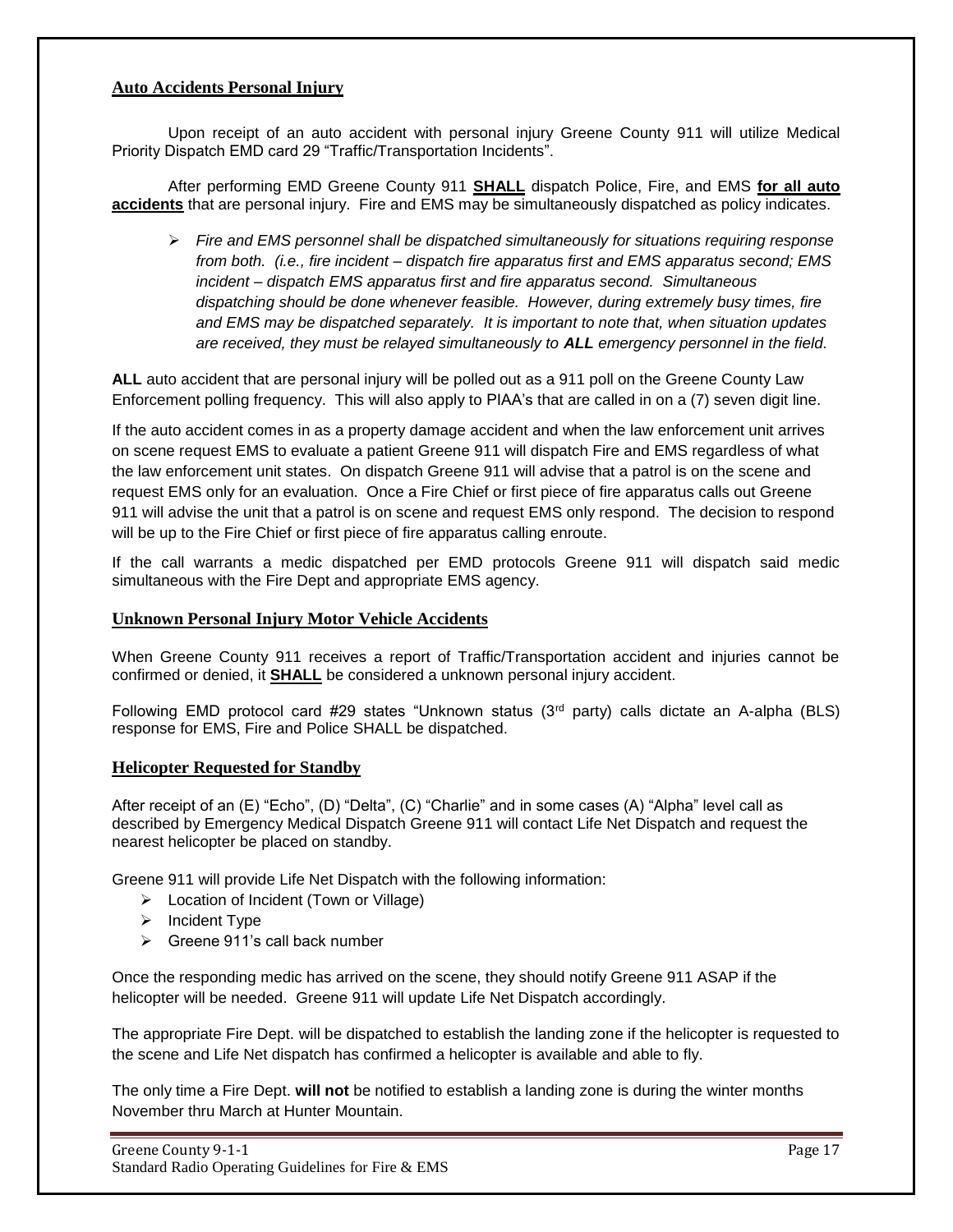If the helicopter is requested to a different landing zone off of Hunter Mtn. property the appropriate Fire Dept. will be dispatched to setup a landing zone.

If the Security Dept. at Hunter Mountain ski resorts request the Fire Dept. to set up a landing zone Greene 911 will honor their request and dispatch the appropriate Fire Dept.

Fire Departments will utilize the frequency of **155.715** open (PL) for the landing zone.

*When the helicopter is placed on standby Life Net/NYSP Lifeguard will automatically launch their aircraft for an airborne standby if the call is greater than 25 nautical miles/15 min away. The helicopter will not land unless requested to do so by the on scene responders.*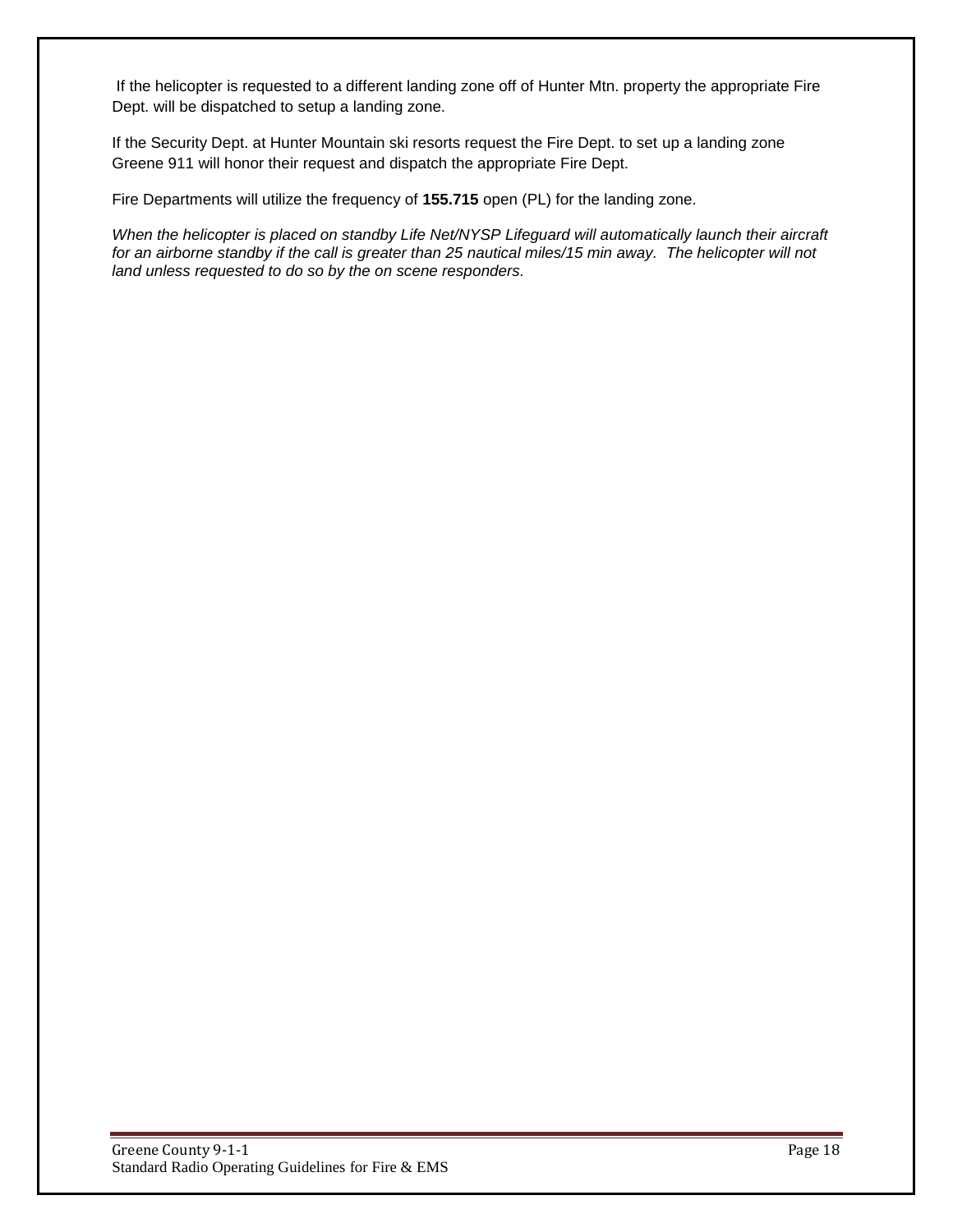#### **Mutual Aid Assistance/Request**

- $\triangleright$  The Incident Commander should be the person asking for the mutual aid.
- $\triangleright$  The O.I.C (Officer in Charge) is the highest ranking Officer on the air and will be the Incident Commander. If there is no Officer responding, then the first piece of apparatus on the air will be the O.I.C. or Incident Commander.
- When requesting mutual aid assistance the Incident Commander or person in charge should advise Greene 911 prepare to copy the following mutual aid request(s) and wait for the County to acknowledge.
- $\triangleright$  The Incident Commander SHALL make the request using a mobile radio, not a portable.

| Chief                      |
|----------------------------|
| Asst. Chief                |
| Asst. Chief                |
| Asst. Chief                |
| Asst. Chief                |
| Captain                    |
| Lieutenant                 |
| Lieutenant                 |
| First apparatus on the air |

- $\triangleright$  Make request specific
	- What Agency
	- Where exactly do you want the Dept./Company or unit
- $\triangleright$  The Dispatcher should never refuse a mutual aid request from the O.I.C/Incident Commander.
- $\triangleright$  Dispatchers should dispatch the requested mutual aid as per County standard radio procedures.
- When a second Department is dispatched to the scene the Fire Coordinators' Office **SHALL** be dispatched using standard radio procedures. (**exception to this is automatic mutual aid plans**)
- When a third transporting agency is requested to the scene of an E.M.S call the E.M.S. Coordinators' Office **SHALL** be dispatched using standard radio procedures.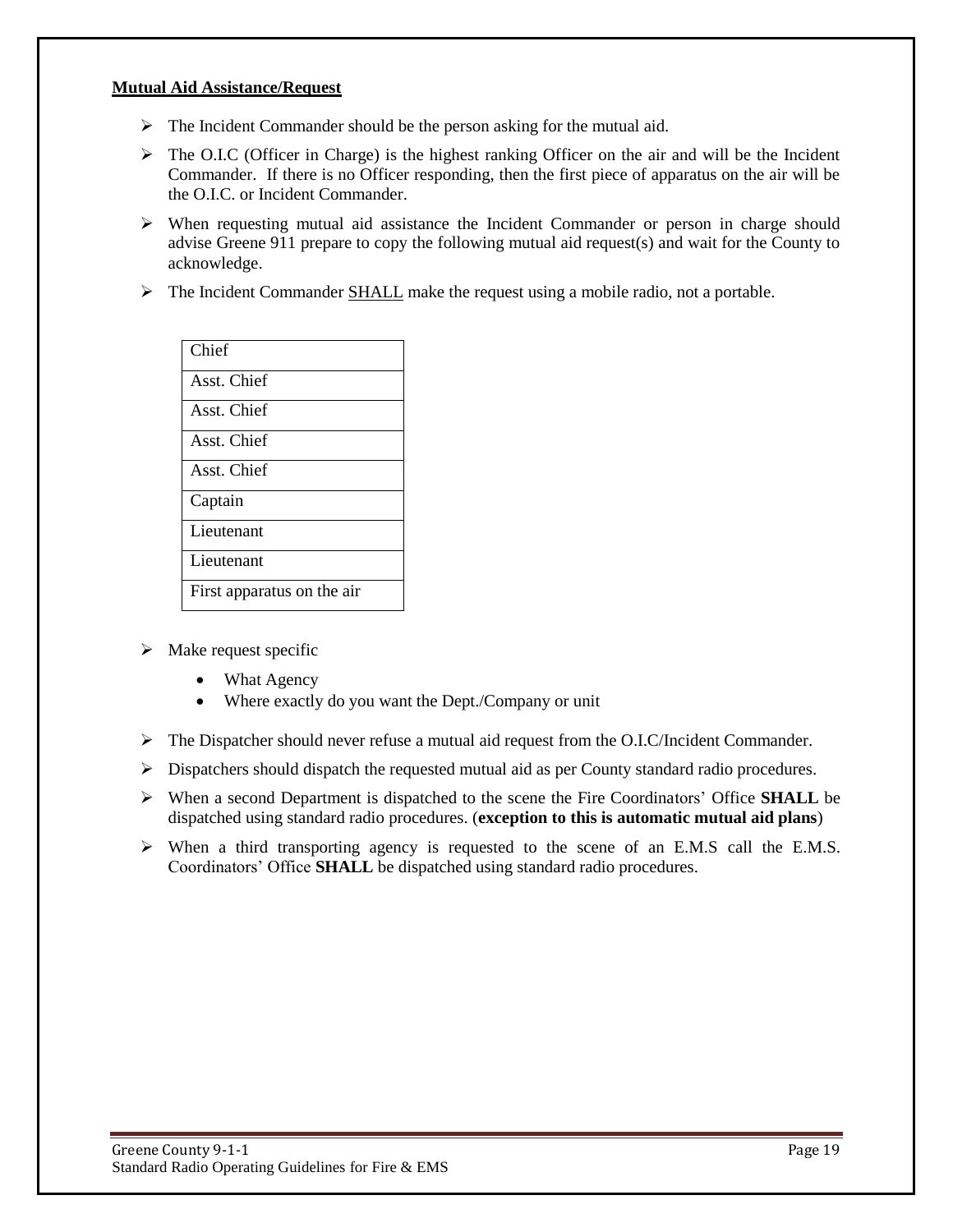#### **Making Request for Additional Equipment or Personnel**

- $\triangleright$  All requests for additional resources MUST come from the Incident Commander or person in charge at the scene.
- $\triangleright$  The Incident Commander SHALL make the request using a mobile radio, not a portable.
- $\triangleright$  If a police officer has not been assigned to the call and one is needed, one may be requested. Be prepared to describe the problem or justify the request. (i.e. Traffic control, Crowd control, Scene safety, etc…)
- $\triangleright$  In the event of an obvious death, whenever possible, it is suggested the IC or person in charge contact the 911 Center via phone to explain the circumstances. Exceptions would be a death as a result of a motor vehicle accident.
- $\triangleright$  Be aware that what starts out as a fire and EMS call could easily become a crime scene, such as a suicide or an assault.
- $\triangleright$  In the event of a fire or EMS call at the scene of a potential crime scene or hazardous situation, you may be asked to stand-by "near" the scene until it is secured by law enforcement personnel. Not doing so may place first responders in danger as well as the responding officers.
- **In accordance with NYS law, a patrol unit is sent to ALL motor vehicle accidents. It is not necessary to specifically request one.**
- *Tow trucks should be requested for emergencies only. Generally, removing damaged vehicles from the accident scene is a police matter***.**

#### **Multi Dept./Company Drills**

If a drill is to be dispatched by Greene County 911 the Chief Officer must provide a detailed list of the dispatch requests to the Deputy Director of Emergency Services in writing. The information must be provided as soon as possible but not less than 48-hours prior to the drill.

The written instructions must include the date, time of dispatch, location of drill, and apparatus to be dispatched.

#### **Alarm Tests**

- $\triangleright$  Testing should be conducted once a week.
- Greene County 911 urge that all Departments test their alarm systems from Greene 911 weekly
- $\triangleright$  "ALL CALL" alarm tests will be conducted quarterly from Greene 911. Greene 911 will conduct these tests on the 3<sup>rd</sup> Saturday of March, June, September and December at 1300 hrs.
- $\triangleright$  Permission SHALL be obtained from Greene County 911 before any base station conducts any test.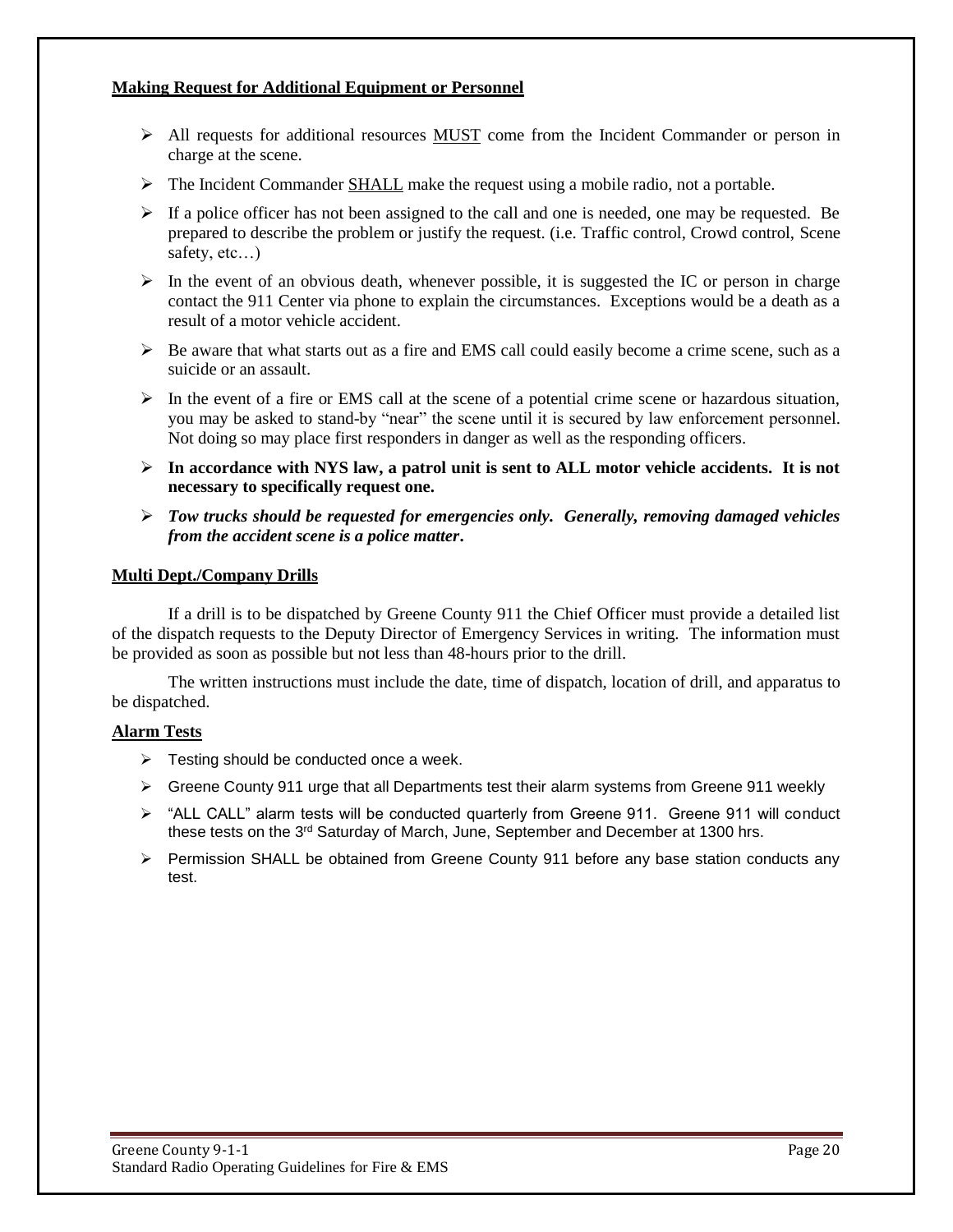#### **May Day Alert**

In the event that a MAY DAY is broadcast from the fire ground, it is essential that command is notified and that ALL firefighters operating clear the air and dispatch is to enact the following protocol.

- 1. Dispatch to utilize alert tone 1 for 3 seconds
- 2. Dispatch will announce the following over the fire ground frequency.

"Greene 911 to all units operating (location), a MAY DAY has been called, clear the air and maintain radio silence."

3. Command did you copy the MAY DAY.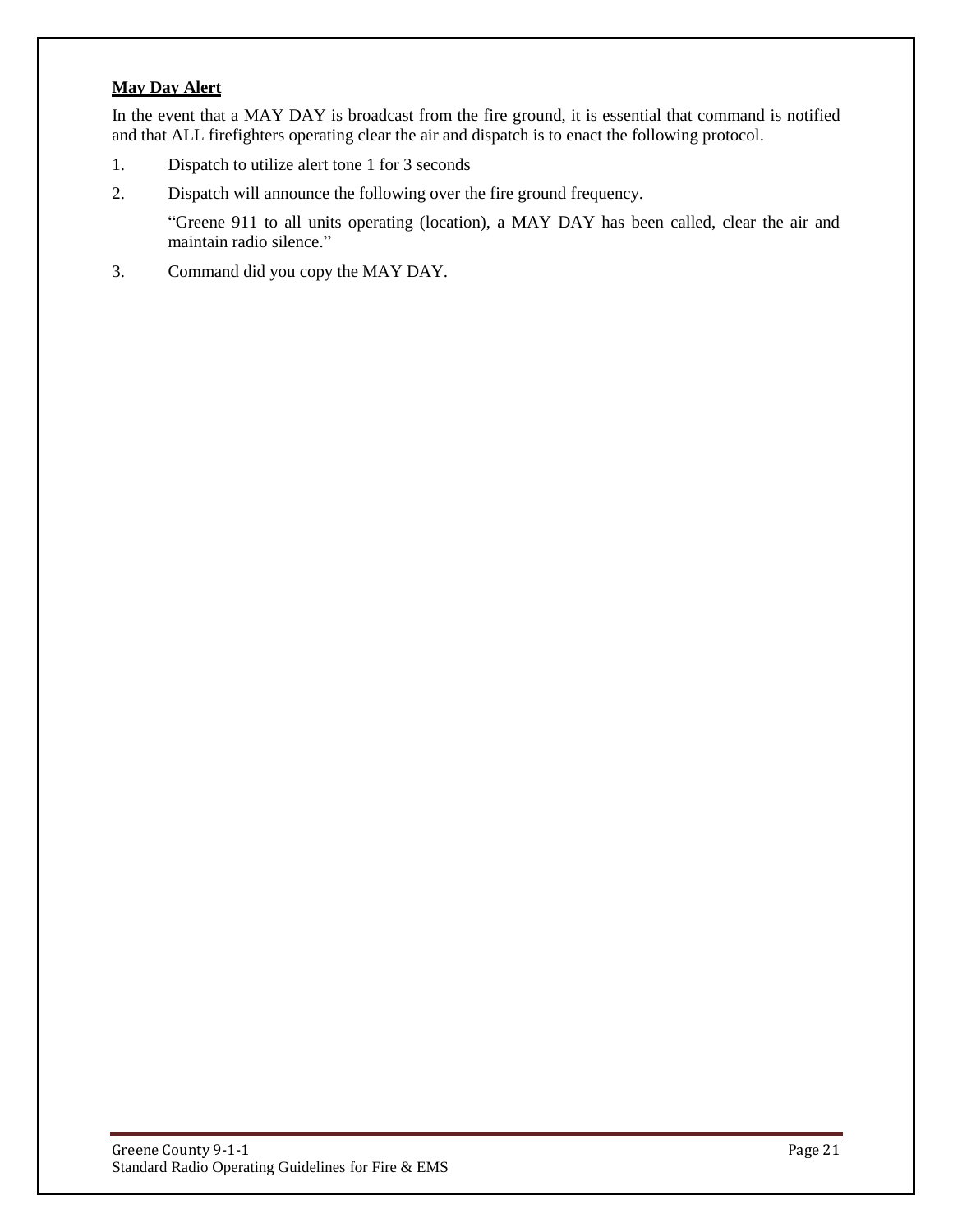#### **Radio Announcements**

. Transmissions will only be for communications essential to official fire or E.M.S activities.

- a**.** Announcements are to be submitted by the Chief Officer or President of the Department (or their designee).
- b. Announcements must be submitted to Greene 911 no later than 3pm in writing to be announced at 6p.
- c. If there are emergencies in progress at 6p then the announcement will be made at 7p providing there are no emergencies in progress.

#### **Permitted announcements:**

- 1. Emergency nature
- 2. SPECIAL meetings, drills, or classes
- 3. Cancellations or changes of meetings, drills, or classes
- 4. Funeral notices

#### **Non Permitted Announcements:**

- 1. social events
- 2**.** sporting events
- 3. fund drives
- 4. company/department regular meetings
- 5. commissioners/board of director's regular meetings
- 6. officers regular elections
- 7. raffle drawings
- 8. ladies auxiliary regular activities

The radio will not be used for personal or "sensitive" messages.

Permitted announcements will be done once.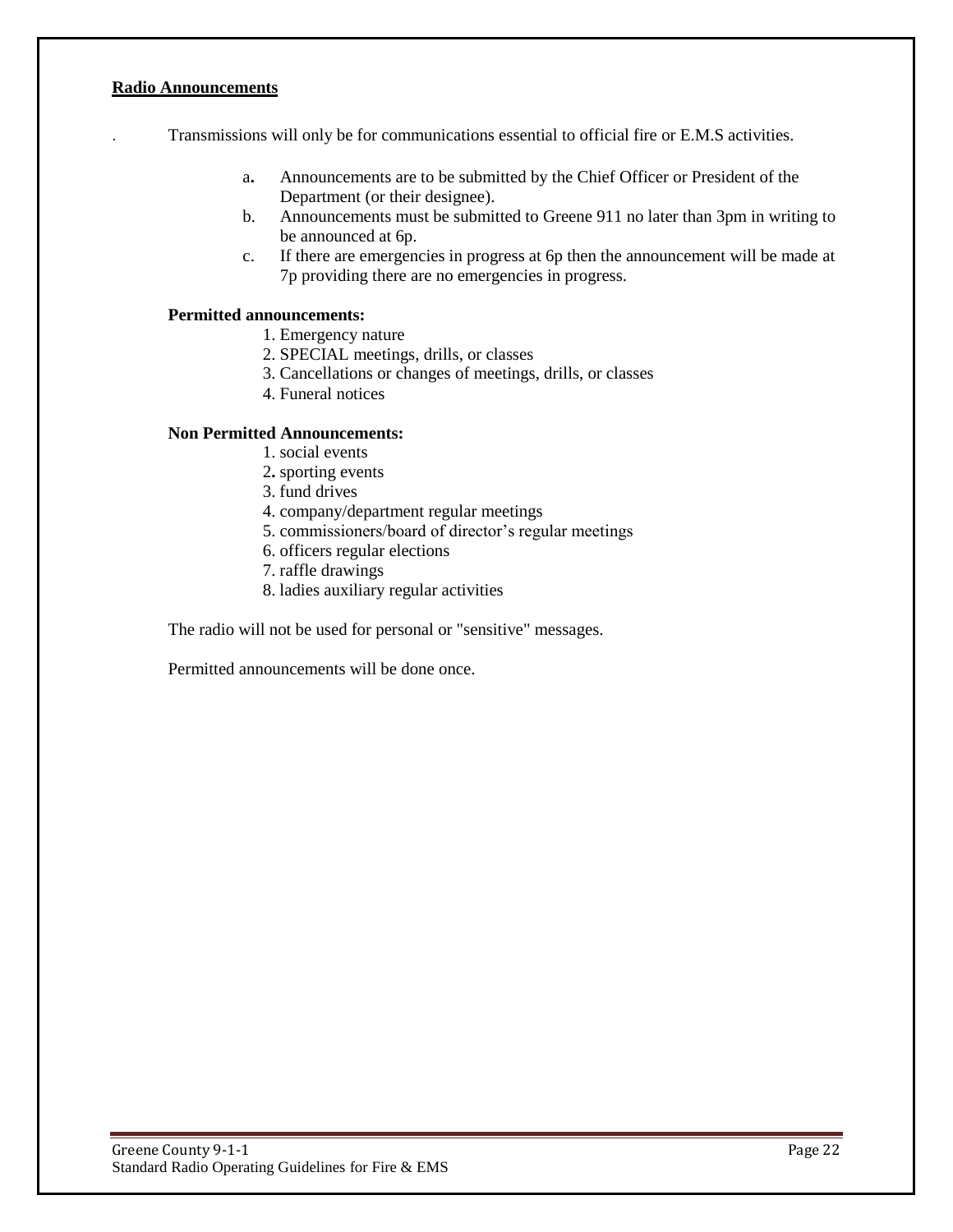#### **Fire Coordinators Notification**

The Director/Fire Coordinator, Deputy Director of Emergency Services and the appropriate Deputy Fire Coordinator **SHALL** be active under the following incidents;

- Confirmed structure fires that require mutual aid **to the scene**.
- $\triangleright$  All incidents involving more than (1) one Fire Department (Except automatic mutual aid calls)
- $\triangleright$  ALL fatal fires
- $\triangleright$  Line of duty injuries/deaths involving a firefighter
- $\triangleright$  Whenever a special County team is activated:
	- County Cause and Origin team
	- County Hazmat team
	- County Command Vehicle
	- County Accountability system
- When a Fire Dept. contacts OFPC for assistance at an incident.
- $\triangleright$  Upon request by the Incident Commander.

#### **EMS Coordinators Notification**

The Director of Emergency Services, Deputy Director of Emergency Services and the EMS Coordinator SHALL be activated under the following incidents;

- $\triangleright$  Any incident involving three or more AMBULANCES
- Any mutual aid fire call involving three of more  $M/A$  fire Departments/Companies to the scene.
- $\triangleright$  Any declared MCI.
- $\triangleright$  Any declared State of Emergency in County
- $\triangleright$  Any radio repair issues at a tower site that is affecting EMS communications
- $\triangleright$  Any time a hospital goes on or off diversion.
- $\triangleright$  ALL Hazmat incidents in County
- $\triangleright$  Line of duty injuries/deaths involving emergency service members
- $\triangleright$  Motor vehicle accidents involving ANY EMS agency. (NO MATTER HOW MINOR)
- $\triangleright$  All evacuations in County
- $\triangleright$  Sheltering needs in County
- $\triangleright$  Any of the following at a Greene County School or Greene County Office Building;
	- Evacuations
	- Hazmat incidents
	- Fires
	- $\bullet$  MCI's
	- Bomb threats
	- Intruders
	- Active shooter
	- Hostage situations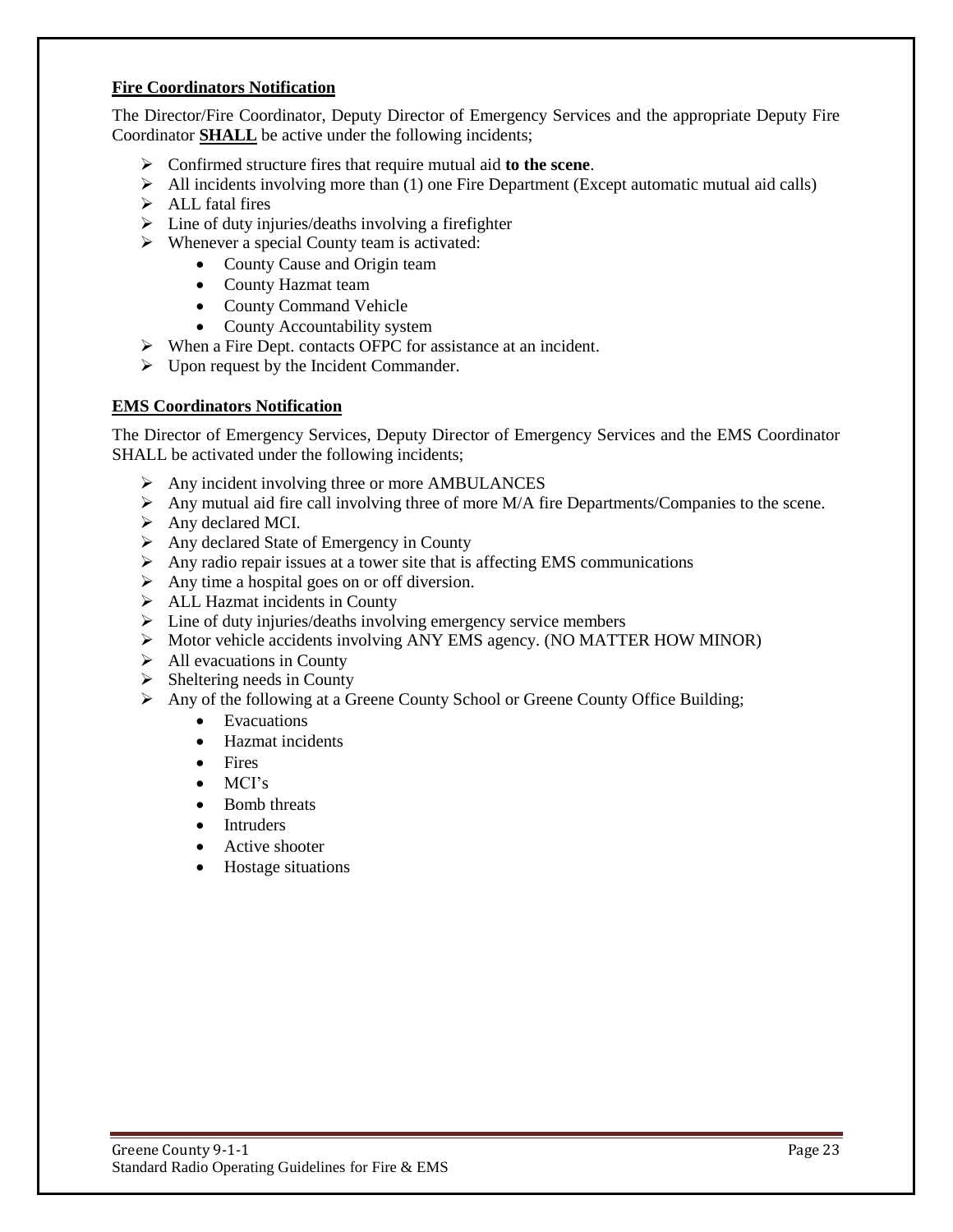#### **Definitions/Terminology**

Acknowledge---Lets dispatch know if the message was received and understood.

Affirmative---Yes or True. Opposite of negative.

All Stations---Attention all stations—Standby of message

Correction---Use if any error has been made

Emergency---Any incident that threatens life and/or property

EMERGENCY TRAFFIC---Message to follow will be of a life-threatening nature

Exposures---the surrounding property on all sides of a building or fire area. Exposures are defined in clockwise order beginning with Side "A" which is the street side.

False Alarms

- Malicious False Alarm (MFA)---An alarm deliberately sounded to cause inconvenience, disturbance, and excitement.
- $\triangleright$  Equipment---Malfunction of alarm system equipment
- Accidental---Accidental activation of a fire alarm system
- Good intent---Mistaken activation of the alarm system by a citizen with good intent.

ICS (Incident Command System)---A component of the National Incident Management System (NIMS). The Incident Command System (ICS) is a standardized, on-scene, all-hazard incident management concept in the United States.

In Service---Units ready and available for another alarm.

Message Received---Message has been received and understood

MPDS---Medical Priority Dispatch System

Negative---No or not true. Opposite of affirmative

Occupancy---The purpose for which the building is being used,

- $\triangleright$  Residential
- $\triangleright$  Commercial
- $\triangleright$  Multi-purpose

Occupants---Person or persons within a building

Occupied---People in the building at the time of the fire

Unoccupied---No people in the building at the time of the fire

Unit---The term used to designate any police, fire or EMS vehicle or person

Vacant---Unused or abandoned building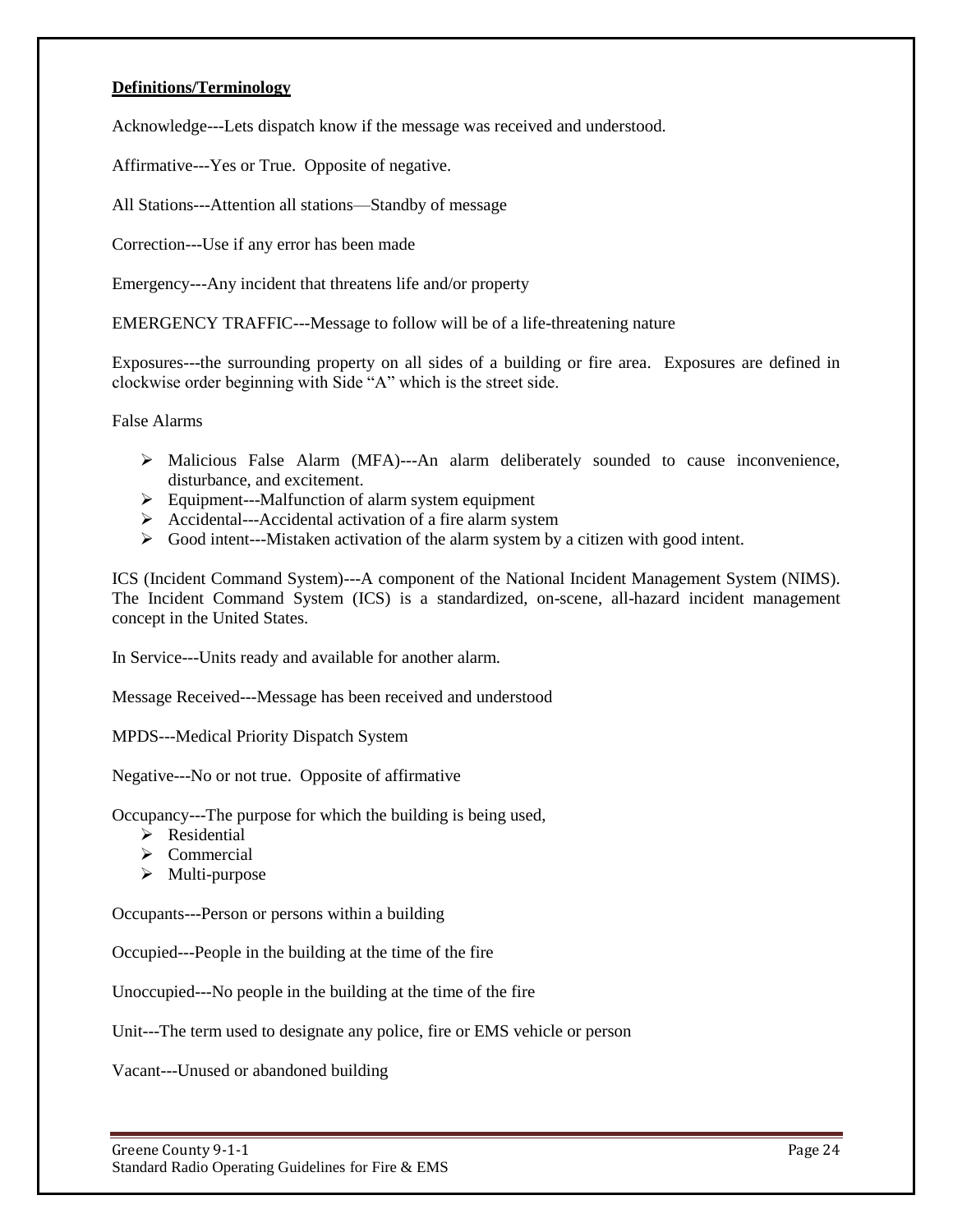Out of Service--- This term means that a piece of apparatus is unable to respond to a call. Departments shall not call units out of service unless one of the following conditions exists:

- $\triangleright$  Repairs
- > Parades
- $\triangleright$  Training
- $\triangleright$  Fund drives
- $\triangleright$  Delivering water

*When an apparatus leaves its station for REPAIRS or FOR ANY OF THE ABOVE REASONS and not available for calls or mutual aid it is considered out of service.*